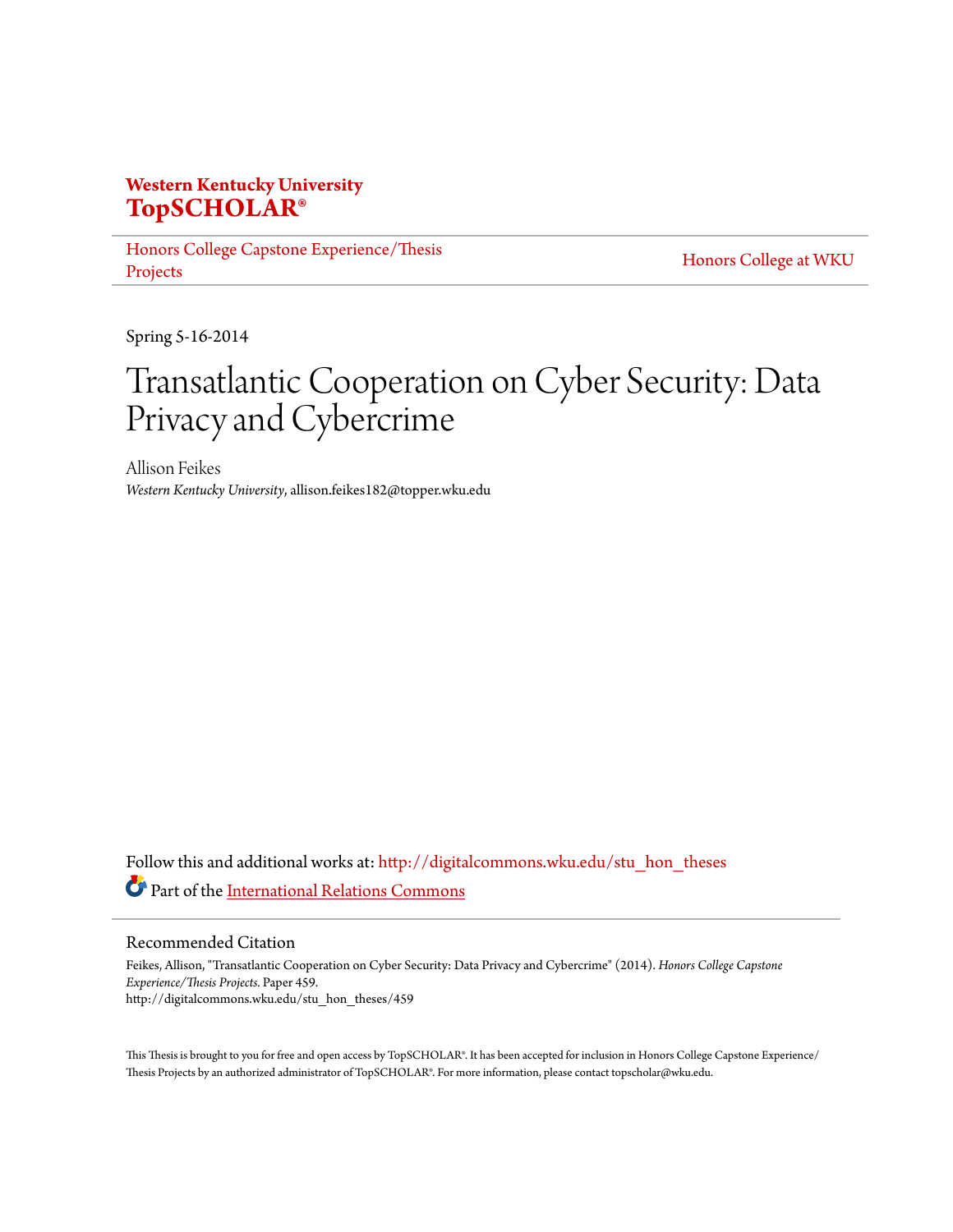# TRANSATLANTIC COOPERATION ON CYBER SECURITY: DATA PRIVACY AND CYBERCRIME

A Capstone Experience/Thesis Project

Presented in Partial Fulfillment of the Requirements for

the Bachelor of Arts Degree with

Honors College Graduate Distinction at Western Kentucky University

By

Allison M. Feikes

\*\*\*\*\*

Western Kentucky University 2014

CE/T Committee:

Dr. Roger Murphy, Advisor

Dr. Joel Turner

Approved by

 Advisor Wolfgang Brauner **Department of Political Science**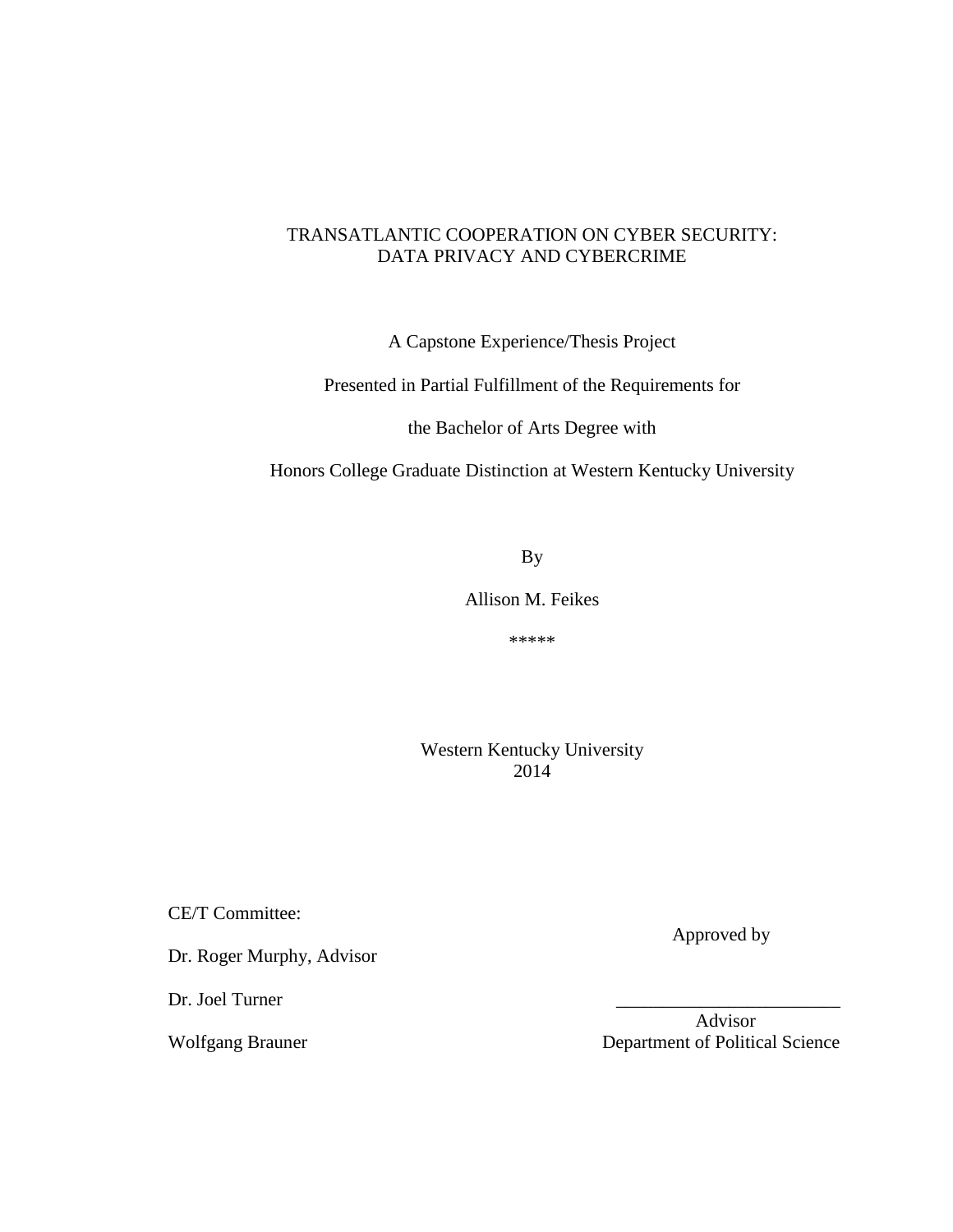Copyright by Allison M. Feikes 2014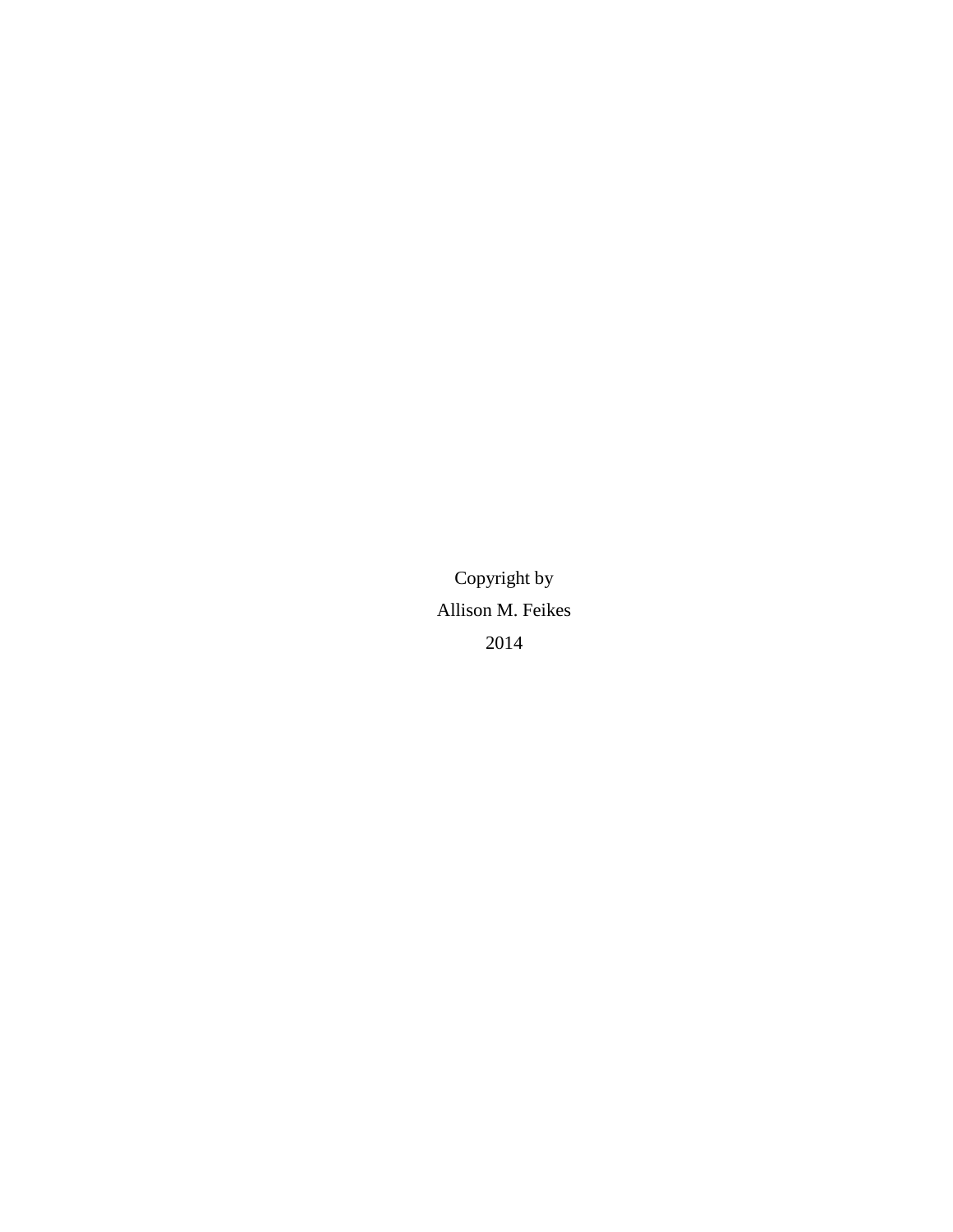## **ABSTRACT**

The Internet is a vital part of the global economy considering an estimated 8 trillion United States dollars flow through global e-commerce each year. However, this new, innovative tool is not only used to benefit the people; the Internet has become a place for criminal activity as well. With over one million victims of crimes globally every day, the United States works closely with the EU to ally against this Lernaean Hydra. This thesis explores how Transatlantic cooperation can be improved through formalized regulation especially in regards to organized research in tracking child exploitation, Safe Harbor Privacy Principles, and reducing terrorist threats.

Keywords: cyber security, cybercrime, Transatlantic cooperation, data privacy, European, safe harbor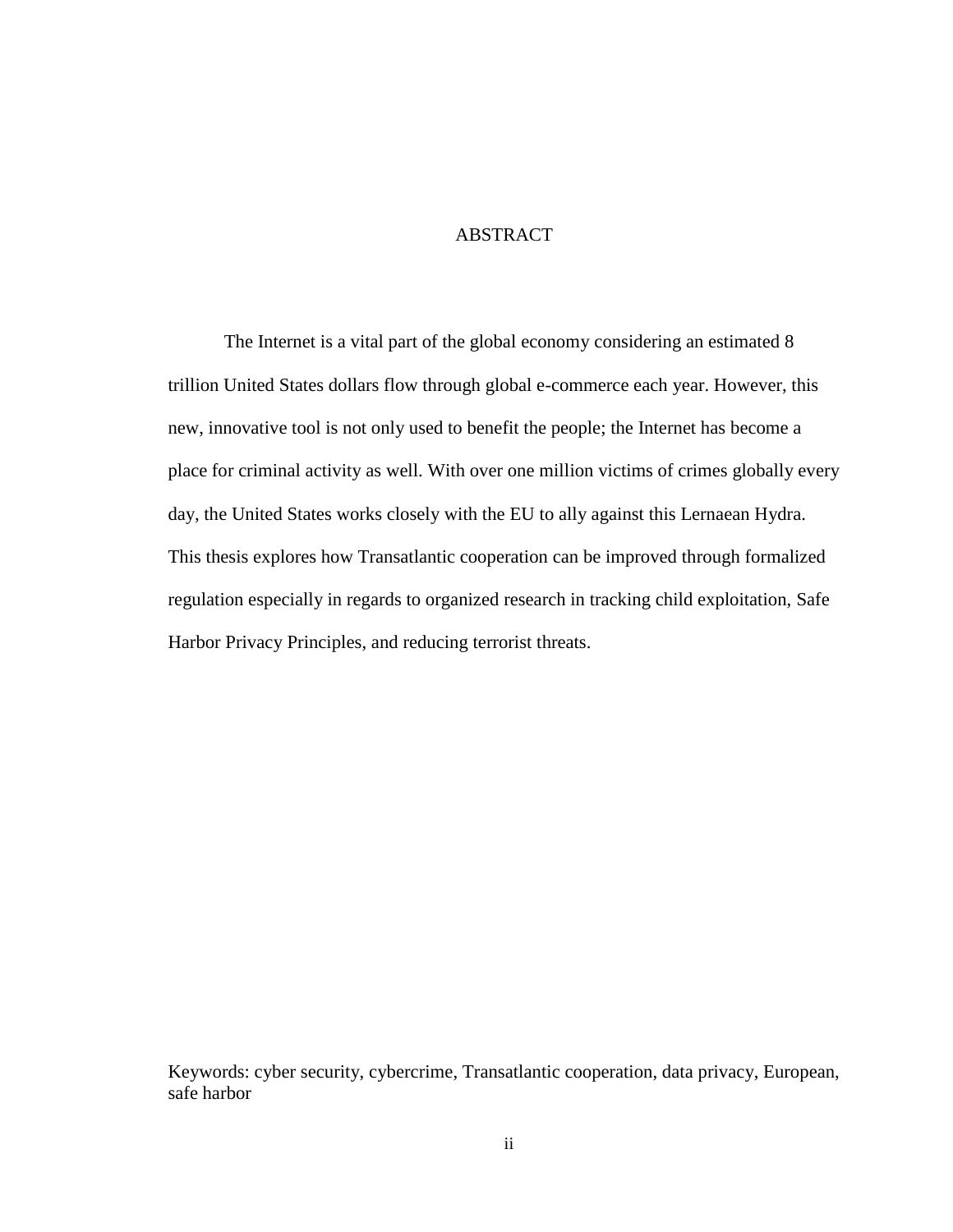Dedicated to Meeko, the most fun of all loving companions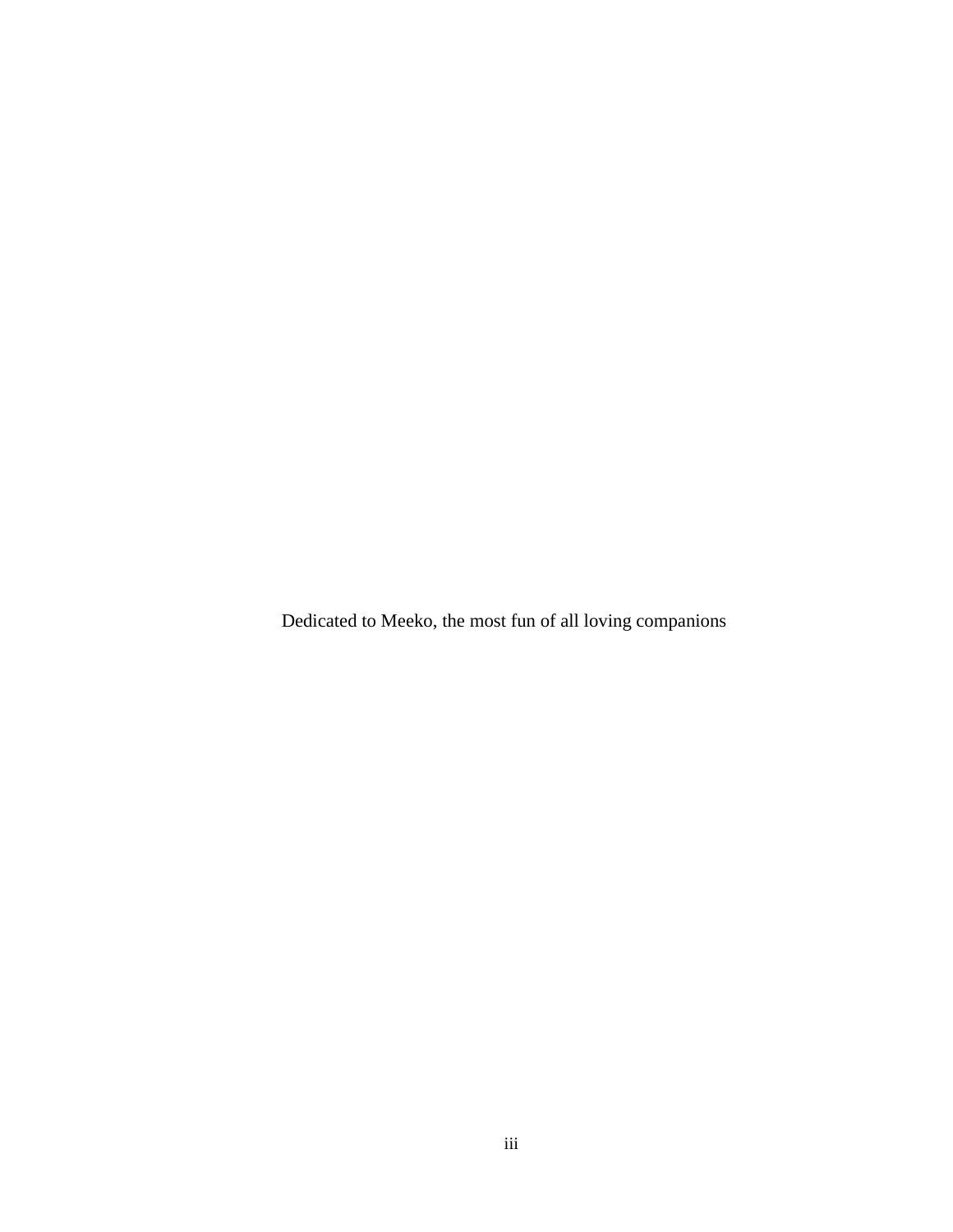#### ACKNOWLEDGEMENTS

I would like to thank my Advisor, Dr. Roger Murphy for encouragement and dedication to political science and international affairs. His work has truly furthered the goal of Western Kentucky University to be a leading American university with international reach. I am also indebted to the rest of my committee, Dr. Joel Turner and Wolfgang Brauner, whose passion for American politics and foreign cultures, respectively, has inspired me in turn.

I would like to thank my family—my mother, Nancy Robinson, my father Mitchell Feikes—for their love in support while I was in Brussels. They have always encouraged me to achieve excellence.

I am indebted to Andreas Herrman, who helped me write a shorter version of this thesis for the German Marshall Fund. I am fortunate to have had you as a partner for the project.

I am eternally grateful to Erik Barnett, Sofia Runnland, Sarah Kindig, Wally Bird, and Julie Brill for allowing me to interview them. Their insight has truly added to the quality of this article.

I would like to thank the U.S. Mission to the EU. It was through my internship in the Public Affairs Office that I was inspired to choose cyber security and Transatlantic cooperation as my topic. This experience also gave me a better understanding of the

iv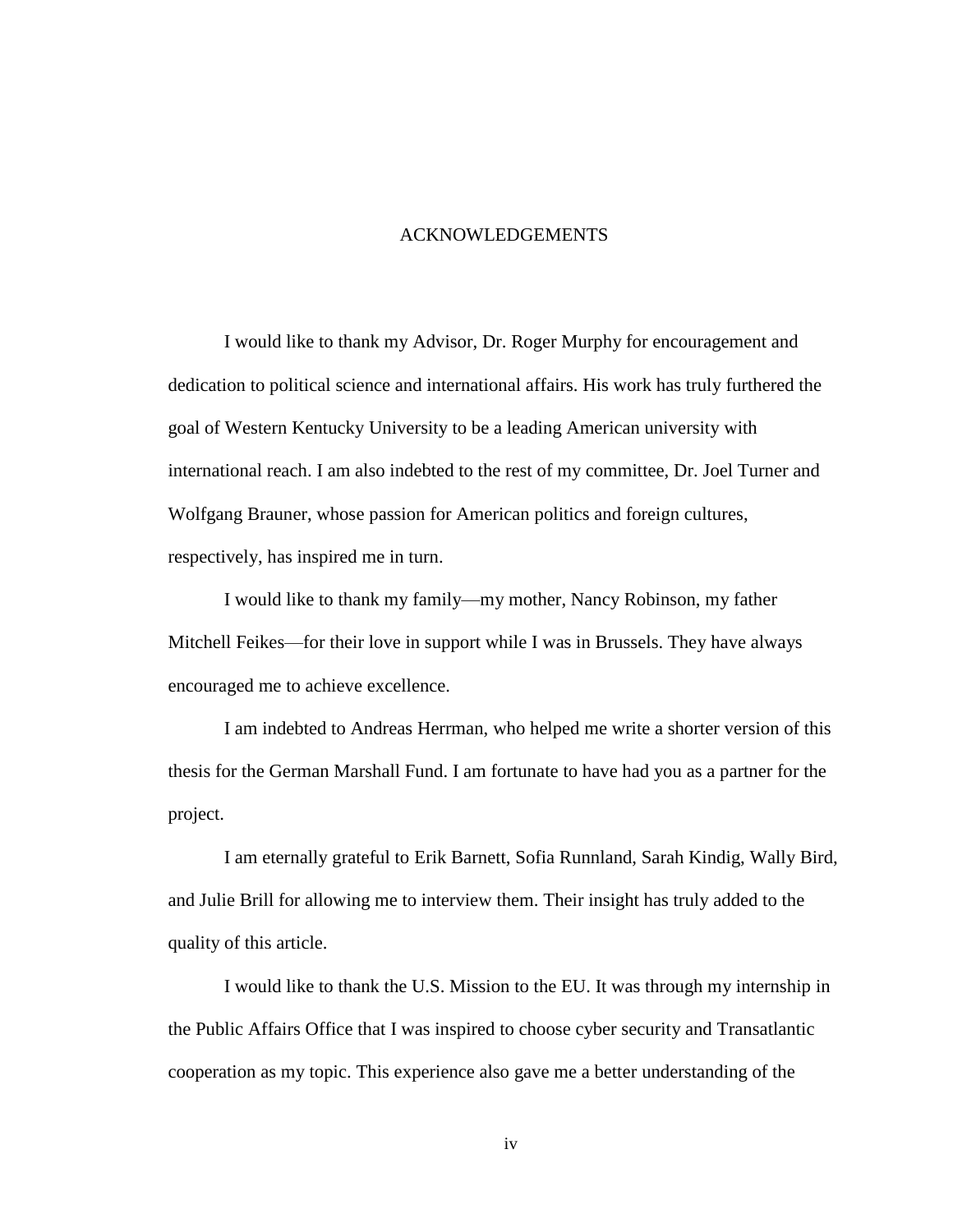special relationship between the U.S. and the EU. The staff within the office gave me support and time to conduct my interviews for this article.

Finally, I would like to thank my friends Amanda Florence, Emily Thomas, and Annie Schaumann who edited, baked, and supported me for my thesis defense.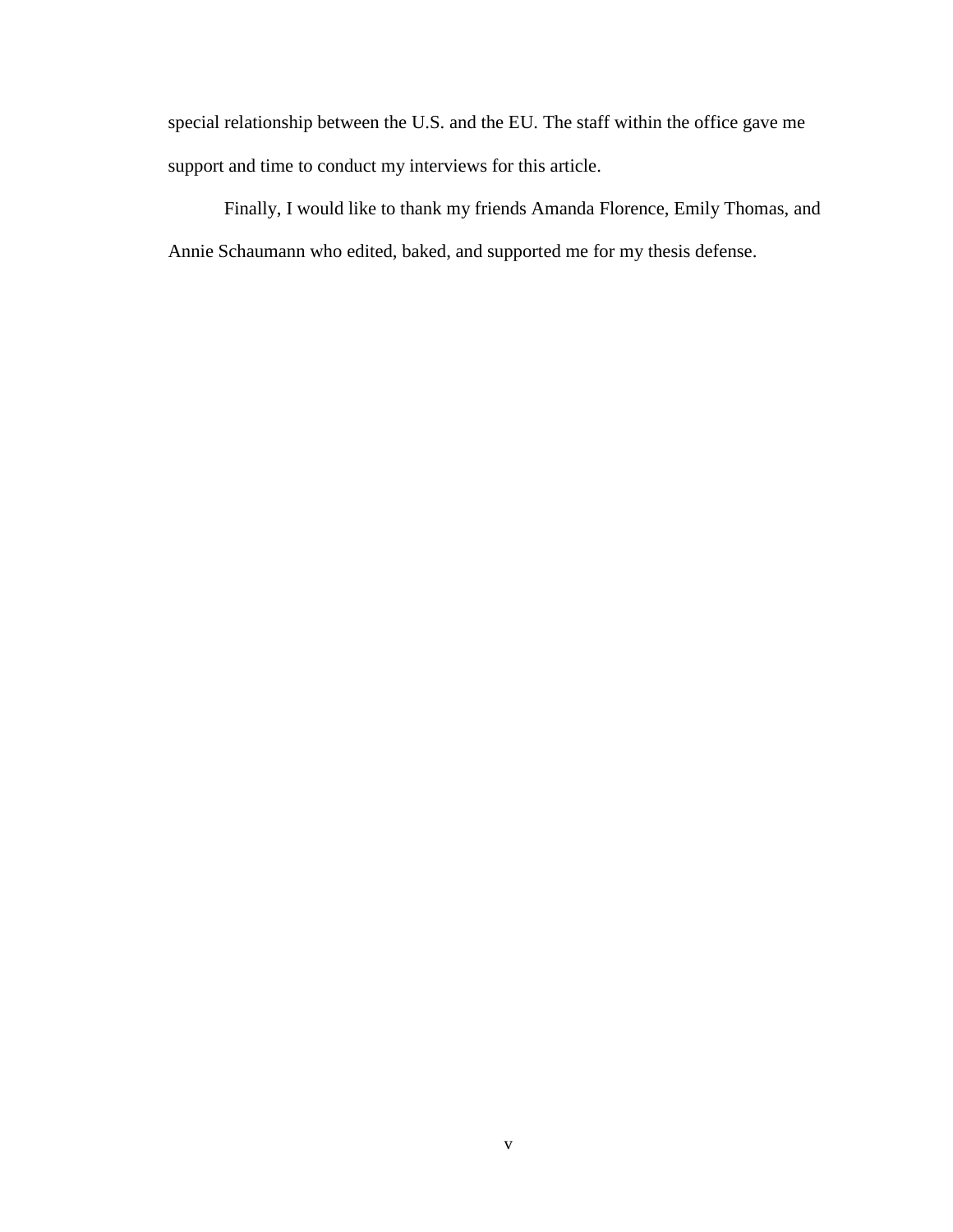# VITA

| La Porte, Indiana                      |
|----------------------------------------|
| <b>Central Europe</b>                  |
| U.S. Peace Corps                       |
| <b>Senator Mitch McConnell</b>         |
| Tanzania                               |
| U.S. Mission to the EU                 |
| University, Bowling Green,<br>Kentucky |

# FIELDS OF STUDY

Major Field 1: Political Science

Major Field 2: International Affairs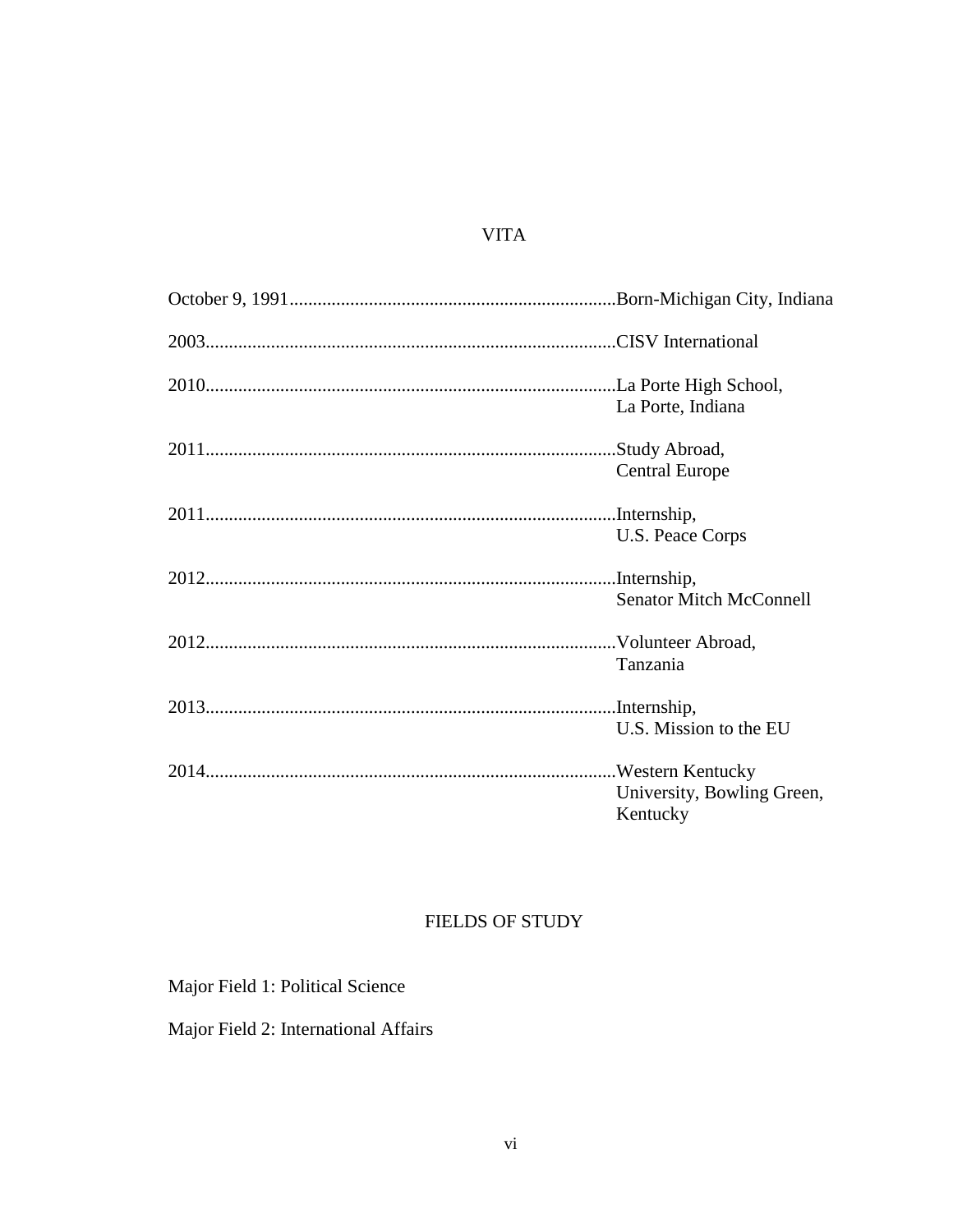# TABLE OF CONTENTS

# Page

| Chapters: |
|-----------|
|           |
|           |
|           |
|           |
|           |
|           |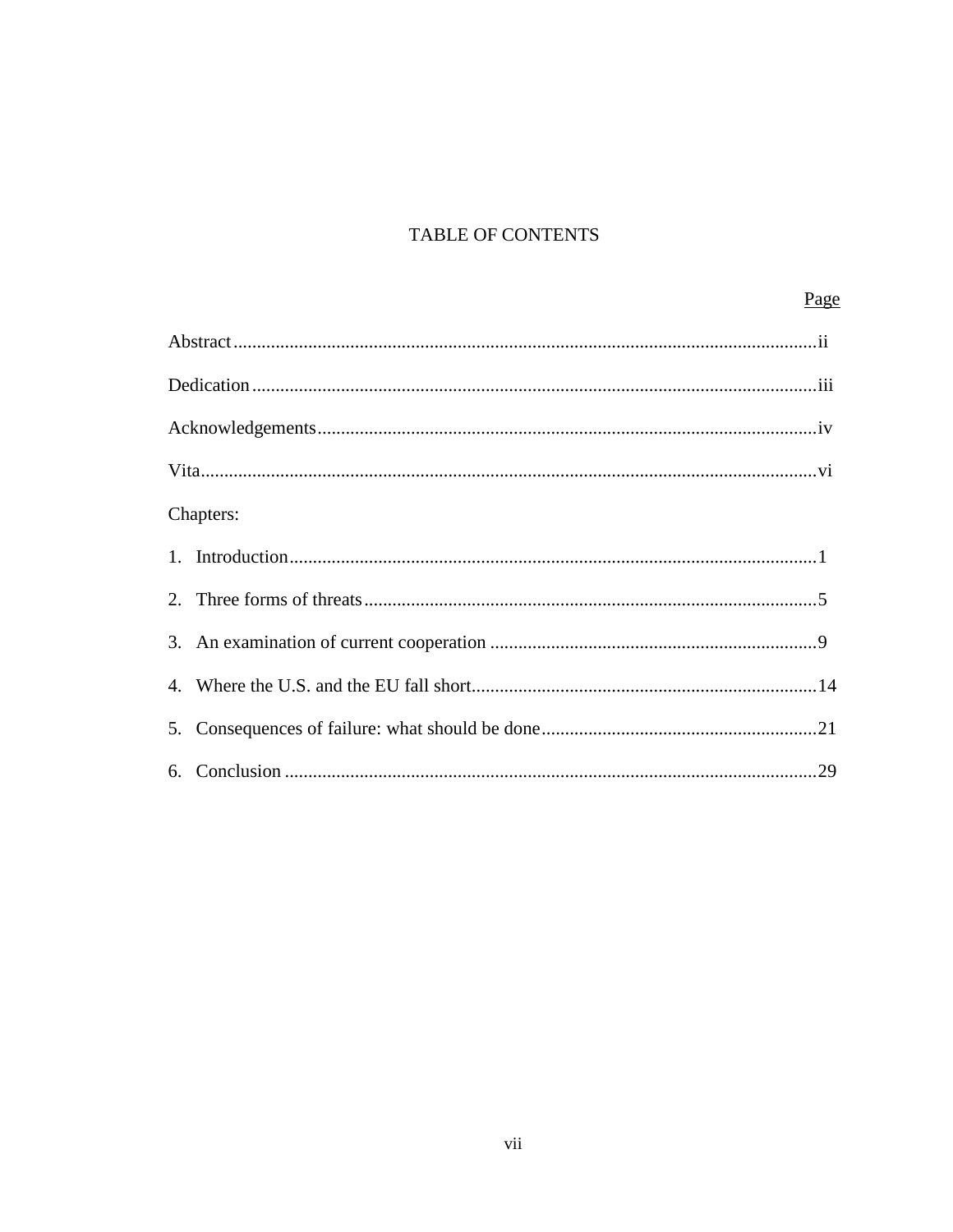#### CHAPTER 1

#### INTRODUCTION

A world without Internet is unthinkable for most American and European citizens. The Internet is also a vital part of the global economy, an estimated eight trillion United States dollars (USD) flow through the global e-commerce infrastructure each year.<sup>1</sup> Unfortunately, this new tool is not only used for the benefit of the people, but also for criminal activity. Criminal actors have found ways to abuse this tool for personal gains and malevolent purposes, which pose threats to personal, corporate, and national security. The victims of these crimes, more than one million people worldwide every day, $2$  include citizens of the United States (U.S.) and European Union (EU) member states.

Cyber security and cybercrime are succinctly defined by European Commission in the *Cybersecurity Strategy of the European Union: An Open, Safe and Secure Cyberspace:*

*Cyber-security commonly refers to the safeguards and actions that can be used to protect the cyber domain, both in the civilian and military fields, from those threats that are associated with or that may harm its interdependent networks and information infrastructure. Cyber-security strives to preserve the availability and* 

<sup>&</sup>lt;sup>1</sup>Internet Matters: the Net's sweeping impact on growth, jobs and prosperity. McKinsey Global Institute, May 2011.

 $2$  Norton Cybercrime Report 2011. Symantec. September 2011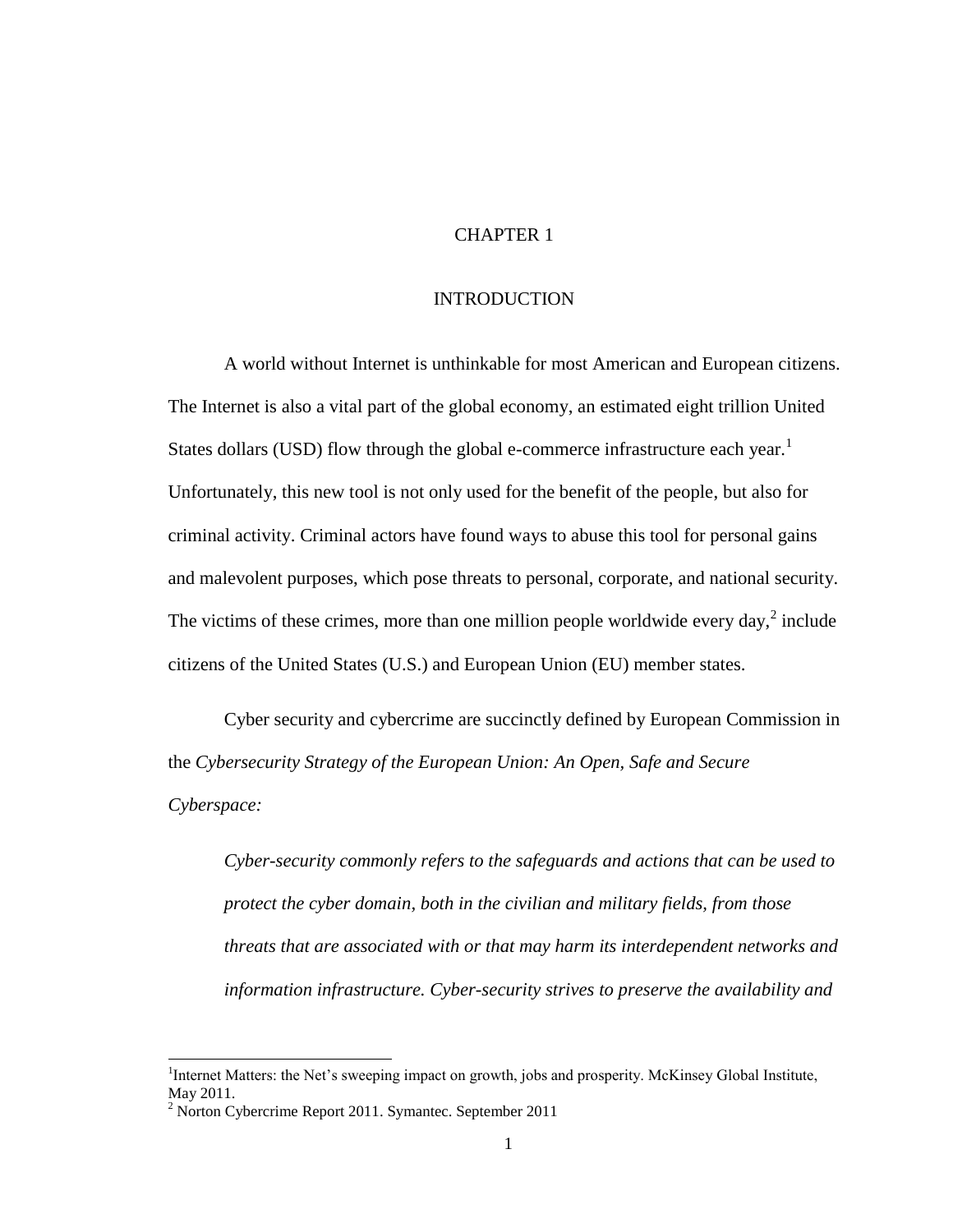*integrity of the networks and infrastructure and the confidentiality of the information contained therein.*

*Cybercrime commonly refers to a broad range of different criminal activities where computers and information systems are involved either as a primary tool or as a primary target. Cybercrime comprises traditional offences (e.g. fraud, forgery, and identity theft), content-related offences (e.g. on-line distribution of child pornography or incitement to racial hatred) and offences unique to computers and information systems (e.g. attacks against information systems, denial of service and malware)<sup>3</sup> .*

We must fight as new emerging problems such as identity theft, child exploitation, fraud, and cyber attacks against institutions and infrastructure threaten international economic stability. Fighting cybercrime is a complicated multi-national issue. Cybercriminals are similar to the Lernaean Hydra of Greek mythology. Every victory against cybercrime makes way for new forms of cyber criminality. Since the advent of the Internet when cybercrime was limited to computer viruses, cybercrime has expanded to include: the dissemination of illegal contents, illegal access to computer systems, system and data interference, illegal interception of non-public transmissions of computer data, and terrorism.<sup>4</sup>

The problem has to be tackled through cooperation of the most important players, the Transatlantic partners. According to the German Marshall Fund of the United States,

<sup>&</sup>lt;sup>3</sup> European Commission. Cybersecurity Strategy of the European Union: An Open, Safe and Secure Cyberspace. European Commission, 7 Feb.2013. http://eeas.europa.eu/policies/eu-cybersecurity/cybsec\_comm\_en.pdf.

<sup>&</sup>lt;sup>4</sup> Manacorda, Stefano. "Cibercriminality: Finding a balance between freedom and security." International Scientific and Professional Advisory Council of the United Nations Crime Prevention and Criminal Justice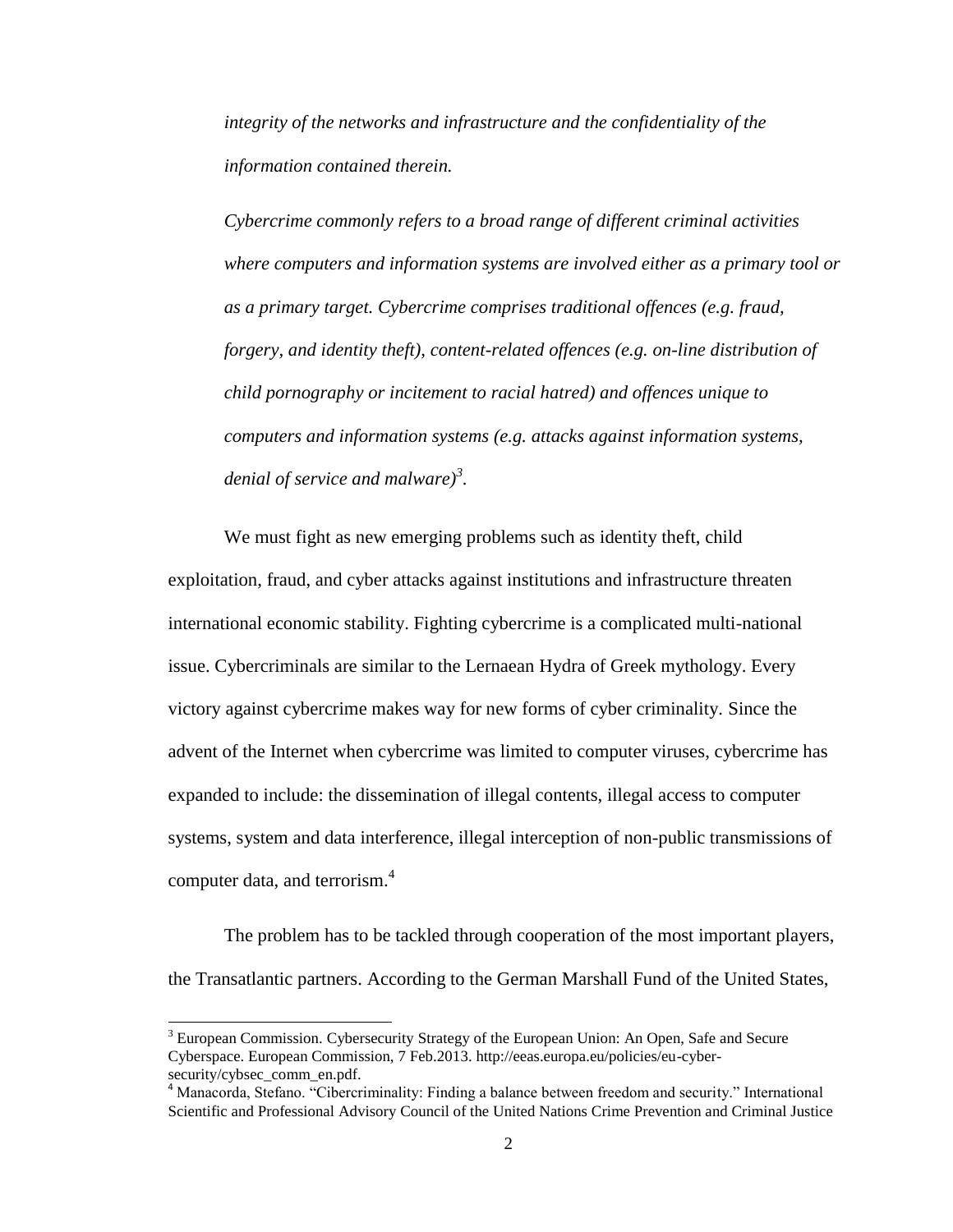over half of EU and U.S. respondents in their 2013 Transatlantic Trends public opinion survey felt that the other partner should exert strong international leadership.<sup>5</sup> This data indicates that the two international entities feel that the other is not only capable of leadership but will also promote the same ideas and values in the international realm.

The relationship between the U.S. and Europe is particularly special as the key members of the Transatlantic community; the Transatlantic way of life can be defined through its historic sharing of values and culture. The Spanish were the first to settle in America, and nearly half of Americans can trace their ancestry to Europe.<sup>6</sup> However, the true closeness between the U.S. and Europe began after World War II. Following WWII, the North Atlantic Treaty Organization (NATO) and the United Nations (UN) were established. U.S. President Franklin D. Roosevelt coined the term "United Nations" and hoped to create an international entity that prevented another world war, especially in Europe. The U.S. was the power house that started NATO as a military alliance against the expanding Soviet Union. As the Soviet Union threatened nearby Europe, NATO's centre was placed in Brussels. With the establishment of the UN and NATO, the ideals of the U.S. and Europe grew closer, creating the western voice. Today, Europe and the U.S. join together to address a variety of issues including intervention in Iraq and Afghanistan, the economic crisis, dilemmas in NATO, and the escalating crisis in the Ukraine. The U.S. and the EU together form the voice of western policy.

U.S. and EU cooperation on this issue began in 2010 with the creation of the Working Group of Cyber Security and Cybercrime. "Since then, international cyberspace

 $<sup>5</sup>$  The German Marshall Fund of the United States. "Transatlantic Trends Key Findings", 2013.</sup> http://trends.gmfus.org/files/2013/09/TTrends-2013-Key-Findings-Report.pdf

<sup>&</sup>lt;sup>6</sup> "First ancestry reported; Total population; 2008-2012 American community survey 5-year estimate." American Fact Finder. U.S. Department of Commerce. United States Census Bureau. Web. 26 Apr. 2014.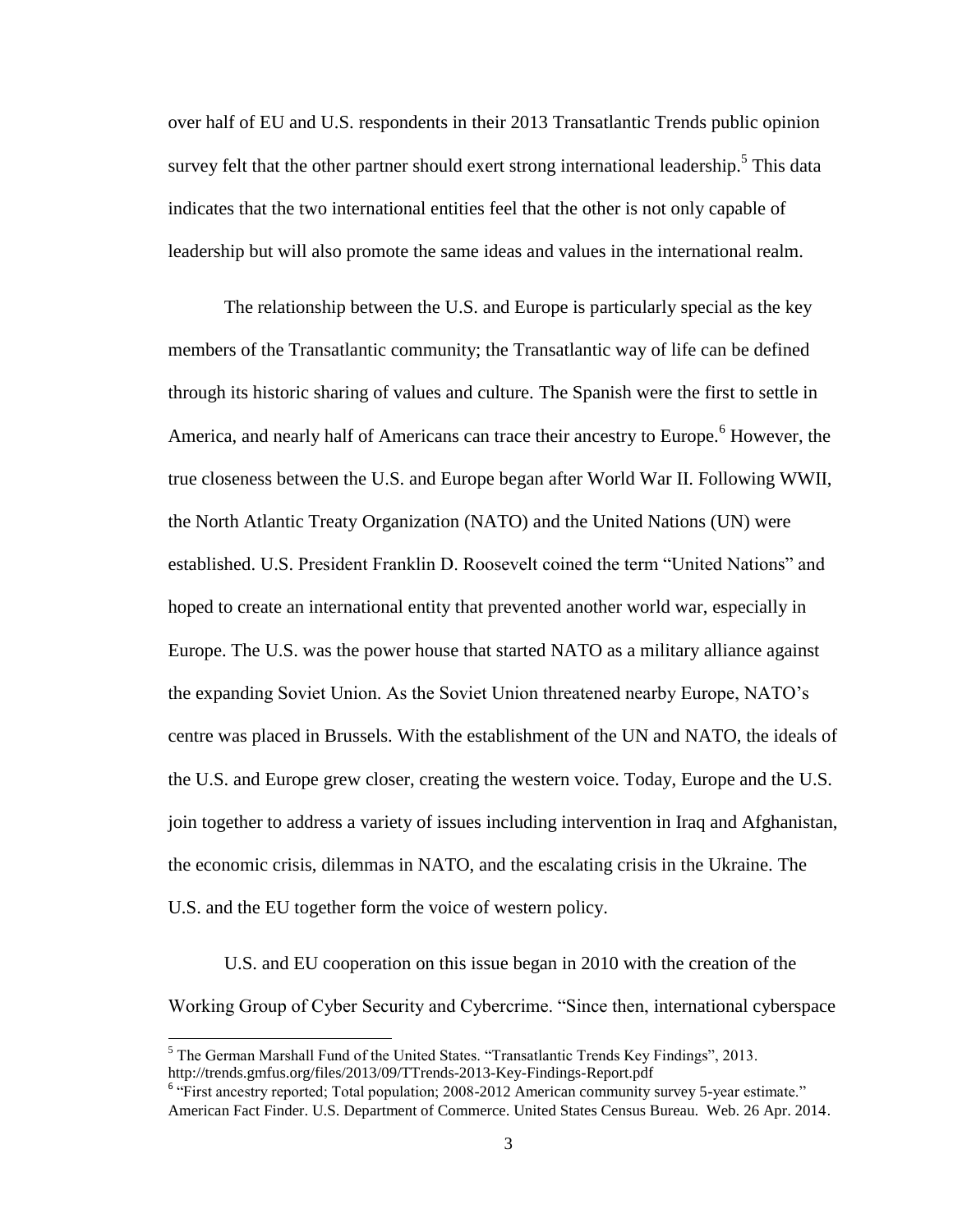developments have become central concerns in the broader foreign and security policy of transatlantic partners. In addition, an increasing number of international cyber debates have raised the need for ever closer consultations on major policy positions between strategic partners."<sup>7</sup> The establishment of this working group established the norms for cooperation on this subject.

Within, *Transatlantic Cooperation on Cyber Security: Data Privacy and Cybercrime*, there is an outline of: three main threats to cyber security; current levels of cooperation; where the Transatlantic powers fall short of reaching their goals; and the consequences of not reaching these strategic goals if the powers are not able to uphold security.

The U.S. and the EU fail to achieve strategic goals as they allow a myriad of issues to hinder cooperation. Change must ensue in order to protect individuals, firms, and the states themselves from cyber threats. The U.S. and the EU most go beyond the normal form of cooperation that has been established for this issue. Europe and the U.S. face catastrophic consequences if they continue this failure.

<sup>&</sup>lt;sup>7</sup> "Fact Sheet: EU-US cooperation on cyber security and cyberspace." European Union External Action Service. 26 Mar. 2014.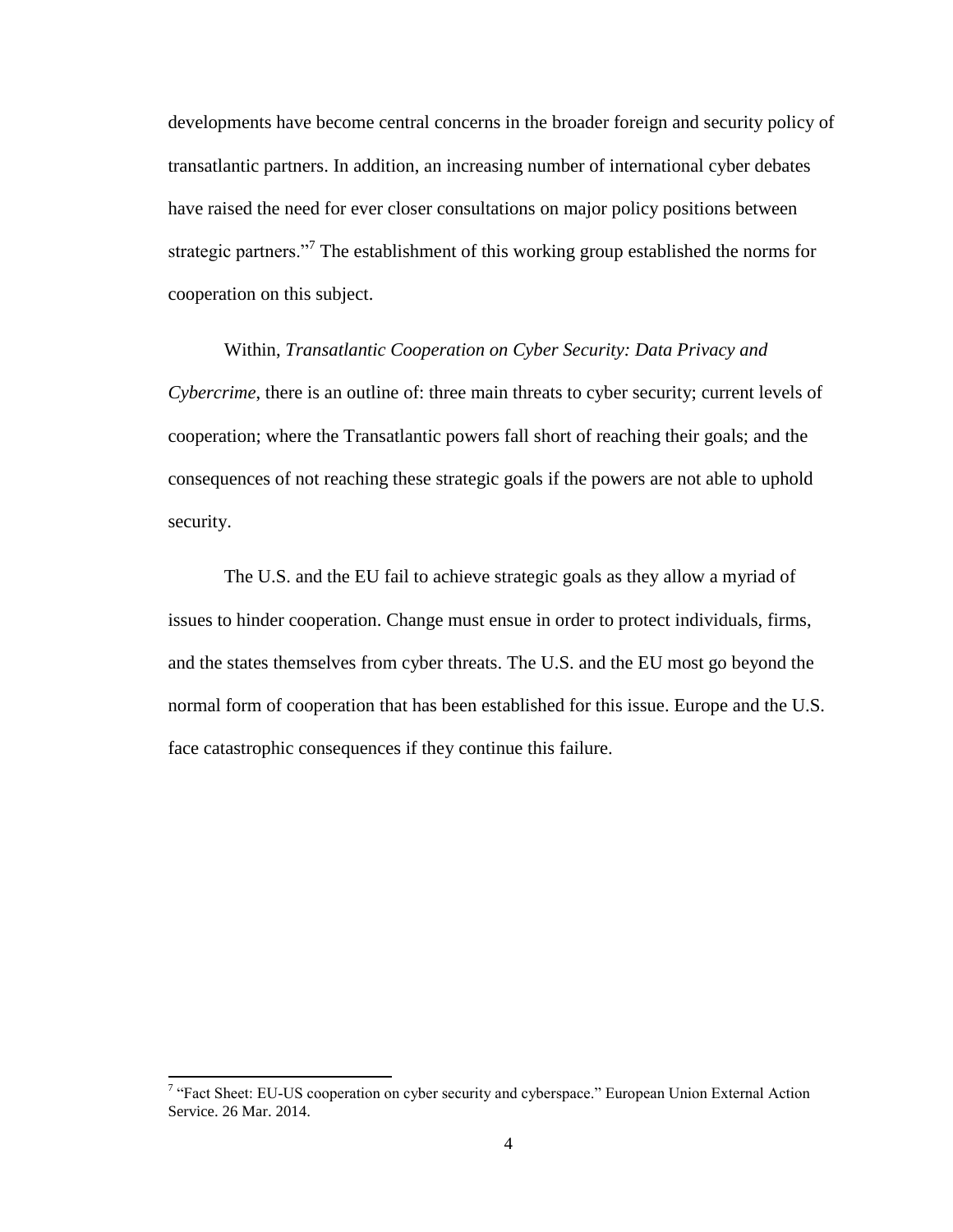# CHAPTER 2

#### THREE FORMS OF THREATS

This article studies three components of Transatlantic cooperation on cyber security:

- Child Exploitation
- Safe Harbour Privacy Principles (Safe Harbor)
- Terrorism

These three topics also demonstrate how cyber criminals can affect individuals, firms, and states as a whole. Children are the most vulnerable members of the population. These individuals are treated in a terrifying way, and the hurt continues as it is distributed to incalculable strangers around the globe. Individuals and firms are also affected by Safe Harbor. Agreed upon cyber security principles prevent companies from illegally selling data that individual people or small businesses give to companies. Furthermore, Safe Harbor allows firms to do business in international markets. Often, when hackers attack firms, customer loyalty falls due to poor public relations; customers no longer feel safe using that company. Safe Harbor creates a minimal level of security for firms, preventing penetration from cyber hackers. Finally, states are vulnerable to cyber attacks in modern day terrorism. If banks, legislatures, or energy companies were infiltrated, mass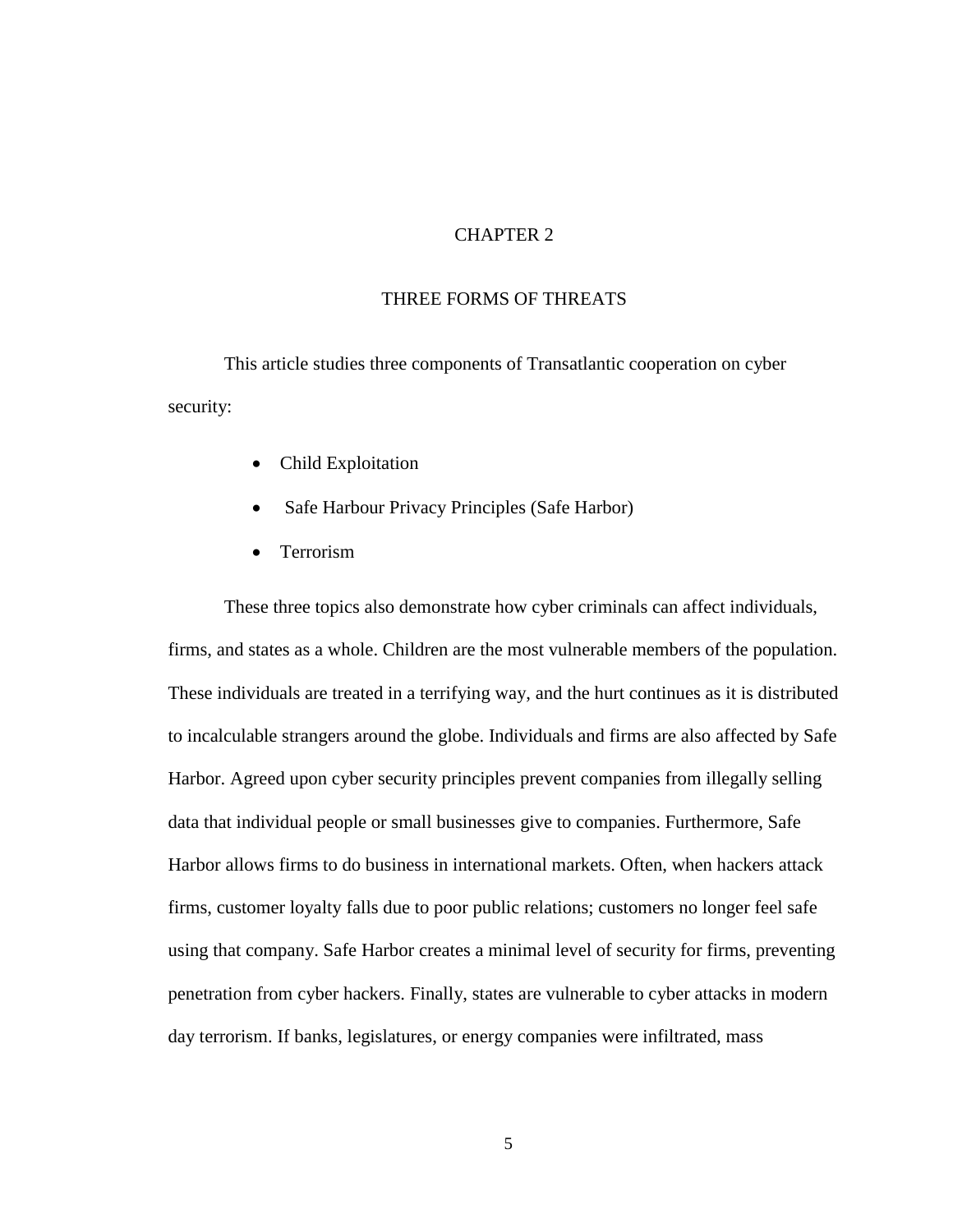destruction could occur within a state. Overall, these three examples show how individuals, firms, and states are vulnerable to cyber attacks.

#### **Child Exploitation**

Erik Barnett, U.S. Immigration and Customs Enforcement Attaché at the U.S. Mission to the EU, identified child exploitation as a top priority for his office. Children around the world will fall prey to predators who distribute horrible images to countless strangers for their own gratification. The U.S. works with the EU to fight child exploitation, one of the most heinous of all cybercrimes. The fight against child exploitation must be a global fight for various reasons. First, child exploitation often takes place in three or more countries. The product could be made in Europe, have a funding stream through Latin America, and be sold in the U.S. $<sup>8</sup>$  Furthermore, "combating</sup> cybercrime is especially challenging due to problems of jurisdiction that arise at both the national and international level. The traditional forms of jurisdiction are based on the concept of boundaries, and laws are based on 'territorial sovereignty.' Because cyberspace has no physical boundaries, criminals can change their location from one country to another within seconds in the cyber-world, irrespective of their physical location."<sup>9</sup> Considering the various countries involved in child exploitation and the lack of boundaries in cyber space, cooperation between the U.S. and Europe is imperative in order to convict these outrageous criminals.

 $\overline{a}$ 

<sup>&</sup>lt;sup>8</sup> Interview Erik Barnett 2 Oct.2013.

<sup>&</sup>lt;sup>9</sup> Manacorda, Stefano. "Cibercriminality: Finding a balance between freedom and security." International Scientific and Professional Advisory Council of the United Nations Crime Prevention and Criminal Justice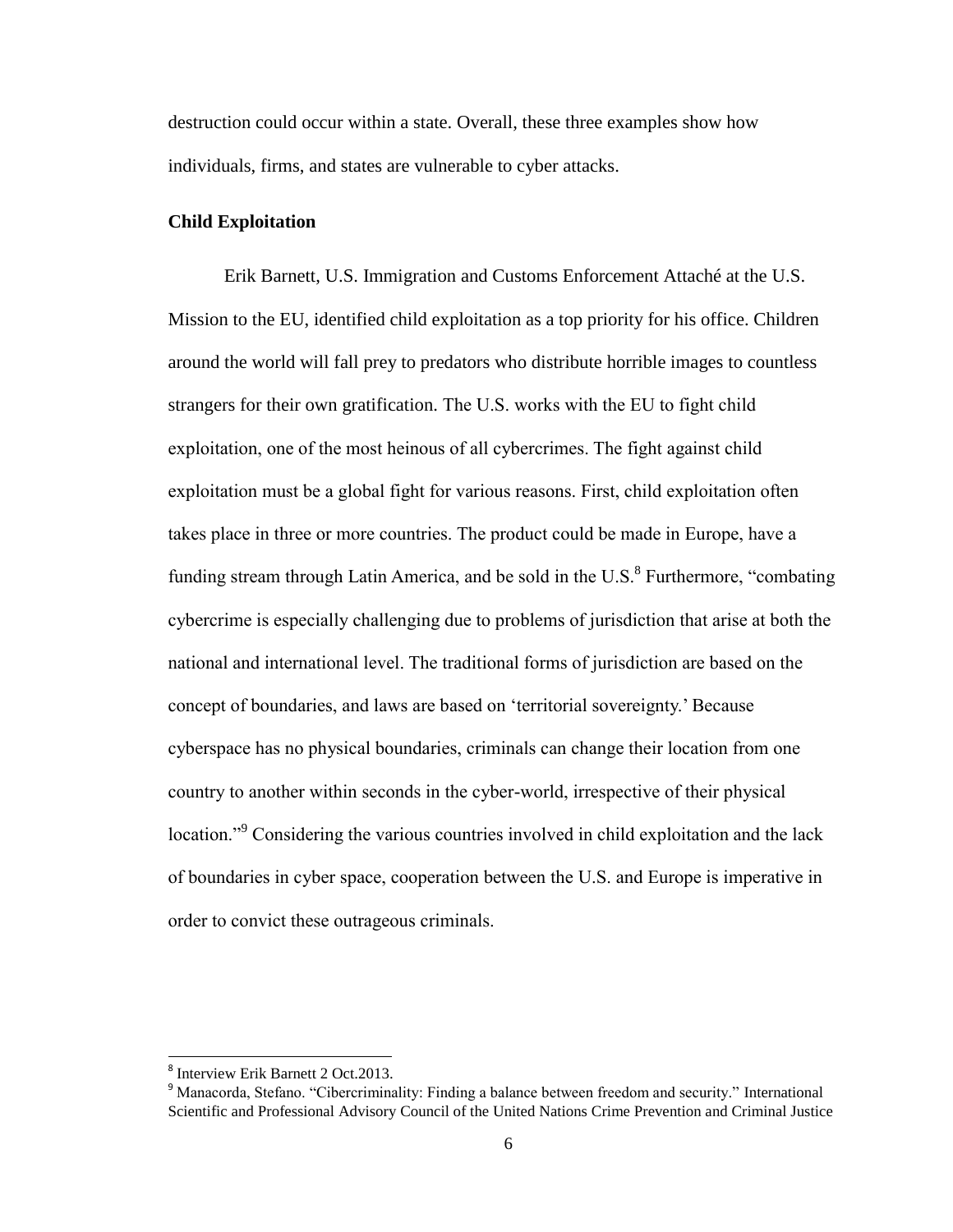#### **Safe Harbor Privacy Principles**

l

Safe Harbor is a controversial set of actions that showcase the difference of thought between the U.S. and the EU. There have been many articles published on the subject. Private companies often collect extensive personal information about their customers with which they can then do a variety of actions, such as sell that information to other companies interested in marketing goods and services to those customers. In order to protect these constituents, the EU Council of Ministers created a directive to harmonize data privacy protection across the EU. In contrast, the U.S. relies on a selfregulating system within its private sector. This is due to the fact that the U.S. views data privacy as a property right rather than an inalienable right. Also, the U.S. data privacy laws reflect the general distrust Americans have for the government. Legislation that does deal with data privacy is reactive.<sup>10</sup> The International Safe Harbor is an agreement, though it is actually two unilateral actions, between the U.S. and the EU that helps U.S. Companies comply with the EU Data Protection Directive. The U.S. Federal Trade Commission (FTC) is the relevant authority in this context and works as a law enforcement agency that cooperates with the EU. "Before sending information to a U.S. company, EU organizations can verify that the company is participating in Safe Harbor principles by accessing the Internet site and viewing a regularly updated list of participating companies."<sup>11</sup> An organization may enter Safe Harbor by joining an existing privacy program or by creating its own and having that program approved by the

<sup>&</sup>lt;sup>10</sup> Kobrin, Stephen J. and Steve Korbrin. "Safe Harbours are hard to find: The trans-Atlantic data privacy disbute, territorial jurisdiction and global governance." Review of International Studies Vol.30:1. Jan. 2004. Pp. 111-131.

<sup>&</sup>lt;sup>11</sup> "U.S.-EU 'Safe Harbor' data privacy arrangement." The American Journal of International Law, Vol. 95:1. Jan. 2001. Pp. 156-159.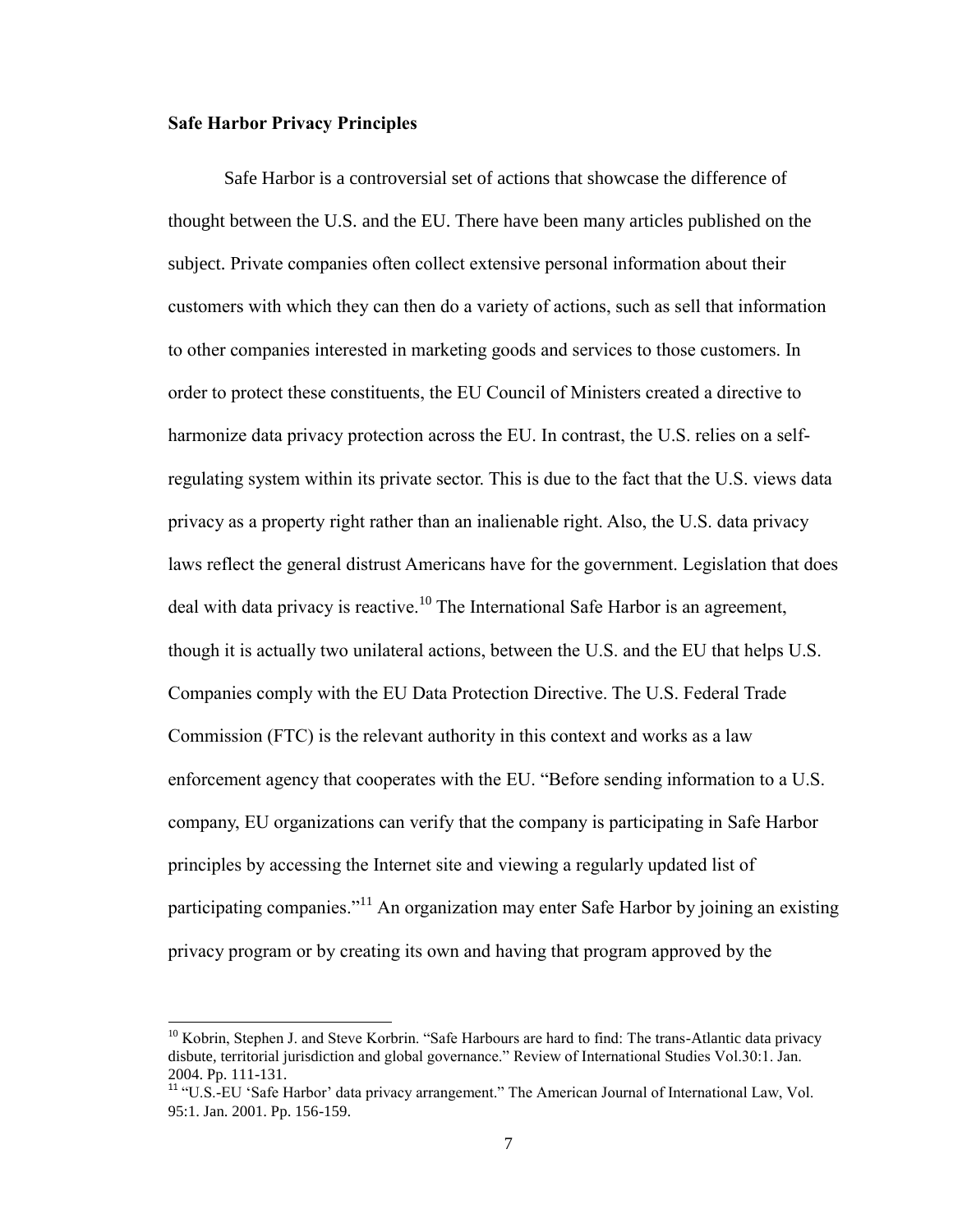Department of Commerce each year.<sup>12</sup> These privacy programs have minimal cyber security standards for each company to protect it and its customers from hackers. The Data Protection Directive had strict guidelines, which prevented the data flow between European and U.S. firms. Safe Harbor was a solution and compromise between the entities that allowed e-commerce to continue.

#### **Terrorism**

 $\overline{a}$ 

The most consequential threat to the U.S. and the EU is terrorism; therefore, cyber terrorism is a vastly important component of cyber security to explore. The global reliance on cyber technology has become so prevalent that the world now has new a terrorist threat. For instance, "sophisticated terrorists might take down the nation's electrical grid, so new security standards are necessary."<sup>13</sup> This terrorist threat is further depicted by the World Economic Forum, "So far, cyberspace has proved resilient to attacks, but the underlying dynamic of the online world has always been that it is easier to attack than defend. The world may be only one disruptive technology away from attackers gaining a runaway advantage, meaning the Internet would cease to be a trusted medium for communication or commerce. Fresh thinking at all levels on how to preserve, protect and govern the common good of a trusted cyberspace must be developed."<sup>14</sup> Cyber terrorism is the largest threat to the two states, and U.S.-EU cooperation must be enhanced in order to ally this threat.

 $12$  Kobrin, Stephen J. and Steve Korbrin. "Safe Harbours are hard to find: The trans-Atlantic data privacy disbute, territorial jurisdiction and global governance." Review of International Studies Vol.30:1. Jan. 2004. Pp. 111-131.

<sup>&</sup>lt;sup>13</sup> O'Neil, Michael. "Cyber crime dilemma: Is it possible to guarantee both security and privacy?" The Brookings Review, Vol. 19:1. Winter 2001. Pp. 28-12.

<sup>14</sup> *Global Risks 2014, Ninth Edition*. World Economic Forum. 2014.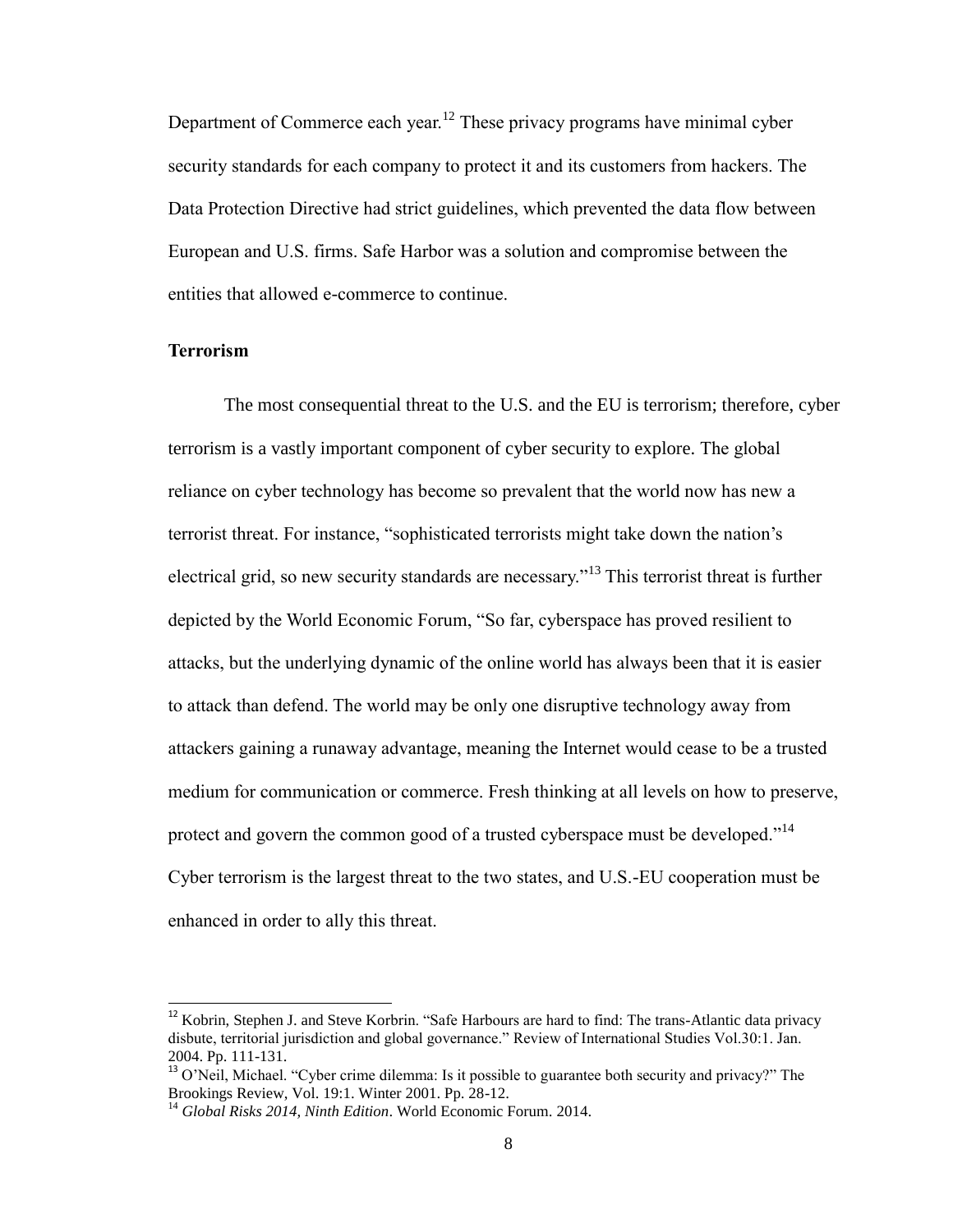# CHAPTER 3

#### AN EXAMINATION OF CURRENT COOPERATION

The start of cybercrime can be marked with the introduction of the Morris worm, which hit the Internet on November 1988. "Since then the Internet has experienced an explosion of malware and virus attacks affecting individuals and organizations alike. More recently, the world has seen concerted efforts by organized criminals to commit IT crimes on a global scale."<sup>15</sup> Cybercrime has grown tremendously since 1988. Furthermore, the cyber realm is borderless and without clear territory. The amount of global e-commerce lost each year is between 750 billion and 1 trillion euros a year. The true extent of cybercrime is hard to determine considering the amount of unreported crime, as firms often fear negative public relations that accompany cybercrimes.<sup>16</sup> This has created the need for collaboration from the Transatlantic powers.

#### **Law enforcement agencies**

 $\overline{\phantom{0}}$ 

There is a strong cooperative relationship between Europol and various U.S. law enforcement agencies such as the U.S. Immigration and Customs Enforcement (ICE), the Federal Bureau of Investigation (FBI), or the Secret Service. It was a significant sign

<sup>&</sup>lt;sup>15</sup> Stephens, P. "Cybercime investigation training and specialist education for the European Union." Digital Forensics and Incident Analysis. Aug. 2007.

<sup>&</sup>lt;sup>16</sup> Drewer, Daniel and Jan Ellerman. "Europol's data protection framework as an asset in the fight against cybercrime. ERA. 8 Aug. 2012. Pp. 382-395.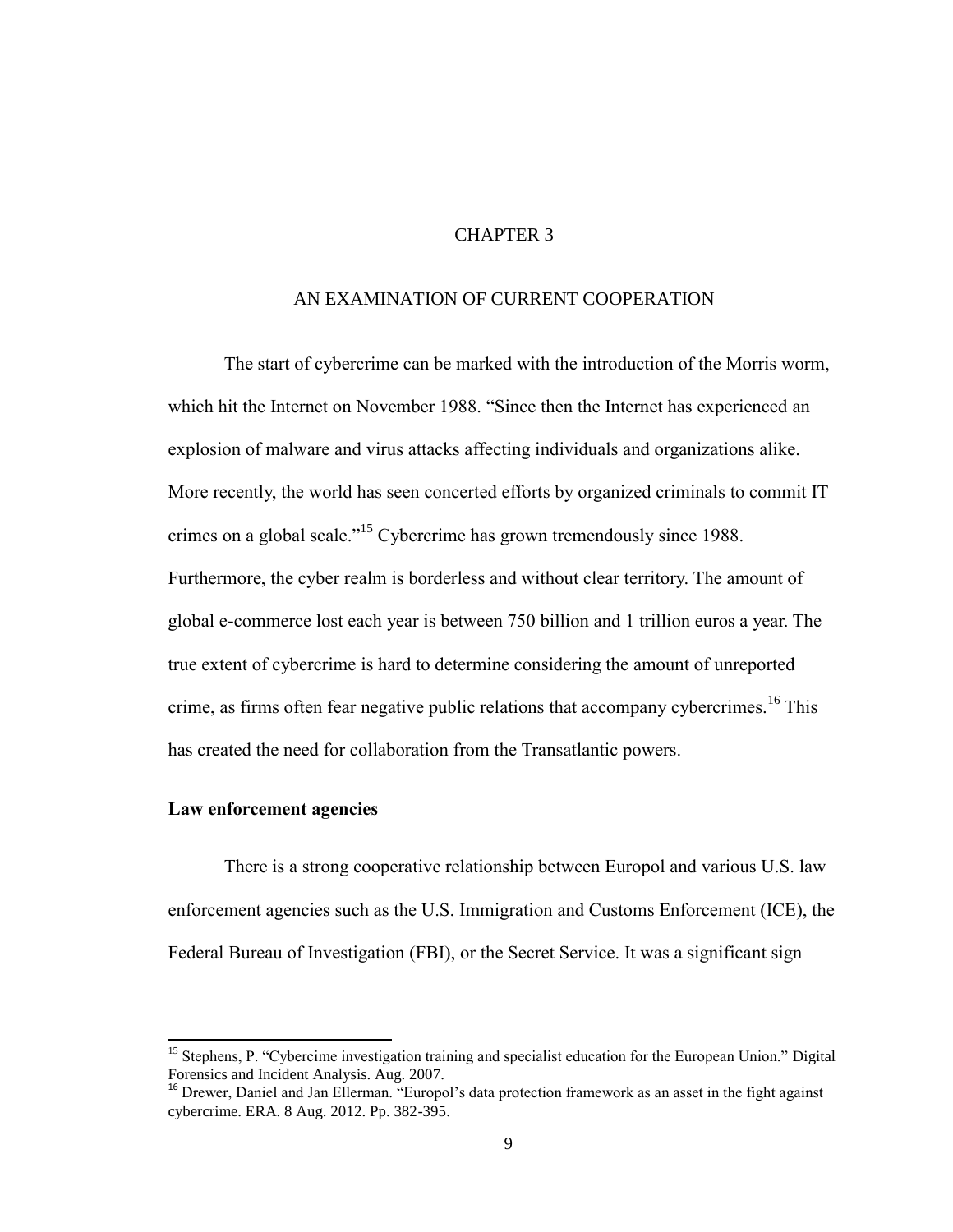that on the day of the establishment of the European Cybercrime Centre (EC3) the ICE Director John Morton was on stage to promote cooperation between the U.S. and Europe.<sup>17</sup> The EC3 has a state-of-the art infrastructure that extends to all member states and third country partners like the  $U.S.<sup>18</sup>$  These interactions on a pan-European level are supplemented by agreements between the U.S. and single EU member states regarding the cooperation of national law enforcement agencies.

The U.S. and the EU law enforcement agencies have adapted together. For instance, counterfeit goods were commonly sold under ".com" domain names on the Internet three years ago. "Corporations rely on familiar brands to stimulate consumer awareness and to foster an affinity for their products. Successful brands yield strong brand loyalty, which generates a dependable customer base and a predictable revenue stream."<sup>19</sup> Often, online users will sell goods by using the same or similar brand name, but they will have no affiliation with the corporation causing consumer confusion. When those responsible for this criminal activity were prosecuted, law enforcers were able to seize the domain name as part of their prosecution. Therefore, criminals began to register under foreign domain names. By working with Europol, domain names in Europe can also be seized to investigate the sale of fraudulent goods. This adaptive cooperation is significant considering the speed at which technology changes and that the last agreement to develop multilateral investigations and evidence sharing was established in 1973,

 $\overline{a}$ 

<sup>&</sup>lt;sup>17</sup> U.S. Immigration and Customs Enforcement. News Release: ICE director attends opening of European Cyber Crimes Centre at Europol. 11 Jan.2013 http://www.ice.gov/news/releases/1301/130111thehague.htm <sup>18</sup> Stevenson, J. "How Europe and America defend themselves." Foreign Affairs Vol. 82:2. Mar./Apr. 2003. Pp. 75-90.

<sup>&</sup>lt;sup>19</sup> Spinello, Richard A. "Online brands and trademark conflicts: A Hegelian perspective." Business Ethics Quarterly Vol. 16:3. Jul. 2006. Pp. 343-367.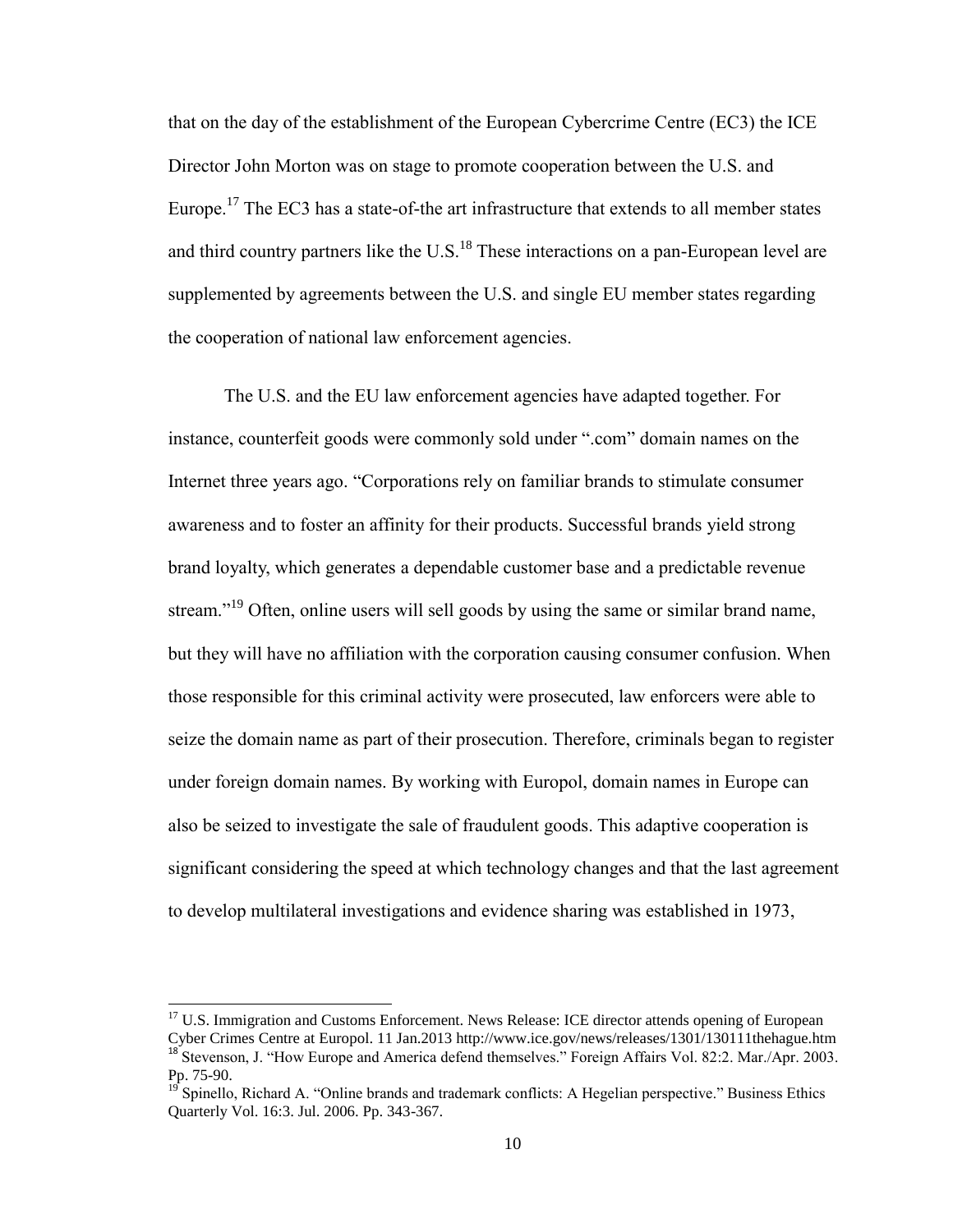before the Internet existed.<sup>20</sup> Unfortunately, the U.S. and the EU have not been able to achieve the same cooperation with other countries. Currently, many countries, such as Vietnam and China, refuse to allow other states to seize domain names registered in their country resulting in the highest amount of cybercrime to be conducted under these domain names. For example, many torrent blogs are currently buzzing about the Chinesebased DVD ripping company DVDFab. DVDFab sells software that aids criminals in creating fraudulent copies of DVDs. The U.S. is currently failing to shut down the website and prosecute those responsible. Additionally, the defendant Feng Tao has created additional domain names that the U.S. does not have control over. Although all U.S.-controlled domain names that DVDFab was operating under have been shut down, other domains with DVDFab software for purchase are easily found through a Google search.<sup>21</sup> Considering the obstacles the U.S. has encountered in many states in ending the sale of fraudulent goods, it is important to recognize the vast cooperation between the U.S. and the EU on this issue.

Despite the lack of cooperation from other states, the U.S. and the EU cooperation to fight fraud and piracy is significant. The collaborative efforts of the U.S. and the EU add pressure to other countries to crack down on cybercrime. U.S. and EU policies and laws provide a model for other states to utilize when implementing their cyber security policies. Finally, by working together, the U.S. and the EU restrict the capabilities of cyber criminals. Although cyber criminals do have foreign outlets that allow them to

<sup>&</sup>lt;sup>20</sup> Interview Erik Barnett 2 Oct. 2013.

<sup>&</sup>lt;sup>21</sup> Ernesto. "US copyright law doesn't apply worldwide, 'DVD ripper' tells court." TorrentFreak. 24 Apr. 2014.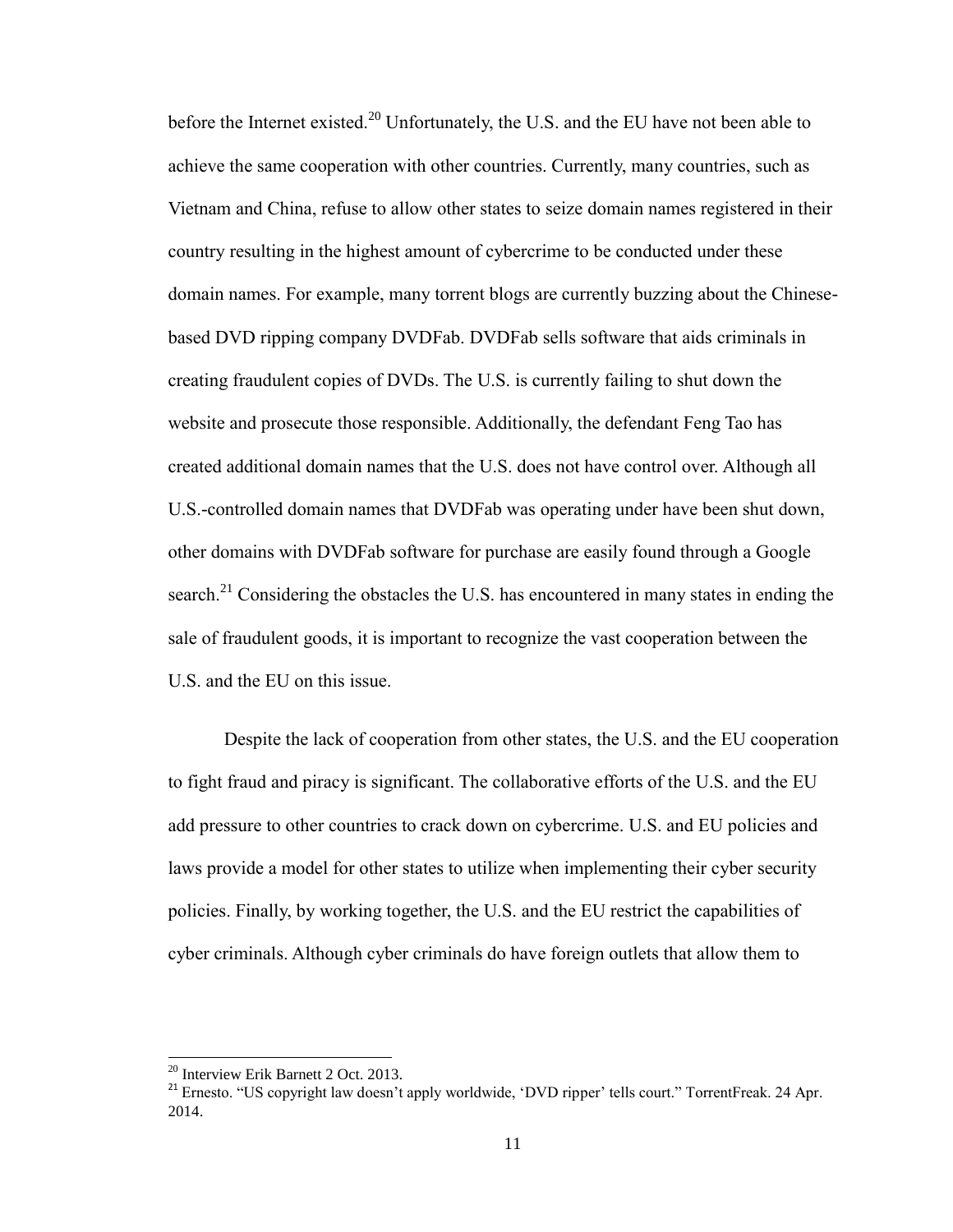carry out their crimes, U.S.-EU cyber cooperation makes it increasingly difficult for these actors.

#### **Discussion of the issues**

Another form of Transatlantic cooperation on this issue is the EU-U.S. cyber security and cybercrime working group that has so far established the norms for cooperation on this issue. This working group seeks to explore the common concerns of both the EU and the U.S. There is a national security as well as an internal market component with regard to cyber security and cybercrime.<sup>22</sup> This working group meets at various times in order to facilitate discussion. Members are committed to staying up-todate on the most relevant issues.

More concrete action needs to be taken in order to ensure cohesive regulatory systems aside from the working group. Without convergent regulation, differences will hamper the digital service deployment across the Atlantic. A lack of cohesion makes business difficult to conduct in both markets. The Transatlantic Trade and Investment Partnership that is currently being negotiated between the U.S. and the EU could formalize regulation in regards to cyber security and cybercrime. As trade negotiations are made, the two entities can outline cyber security standards for companies that do business online in both markets. The U.S. and the EU can make a concrete agreement that transcends Safe Harbor and fixes Safe Harbor issues. This would be a positive step in U.S.-EU cooperation on cyber security and cybercrime. Many politicians have noted the advantages of formalizing regulation in this trade agreement to the public. If regulation is not formalized, discussion of the topic is at least likely to take place during negotiations.

 $^{22}$  Interview Ann-Sofie Ronnlund 21 Oct.2013.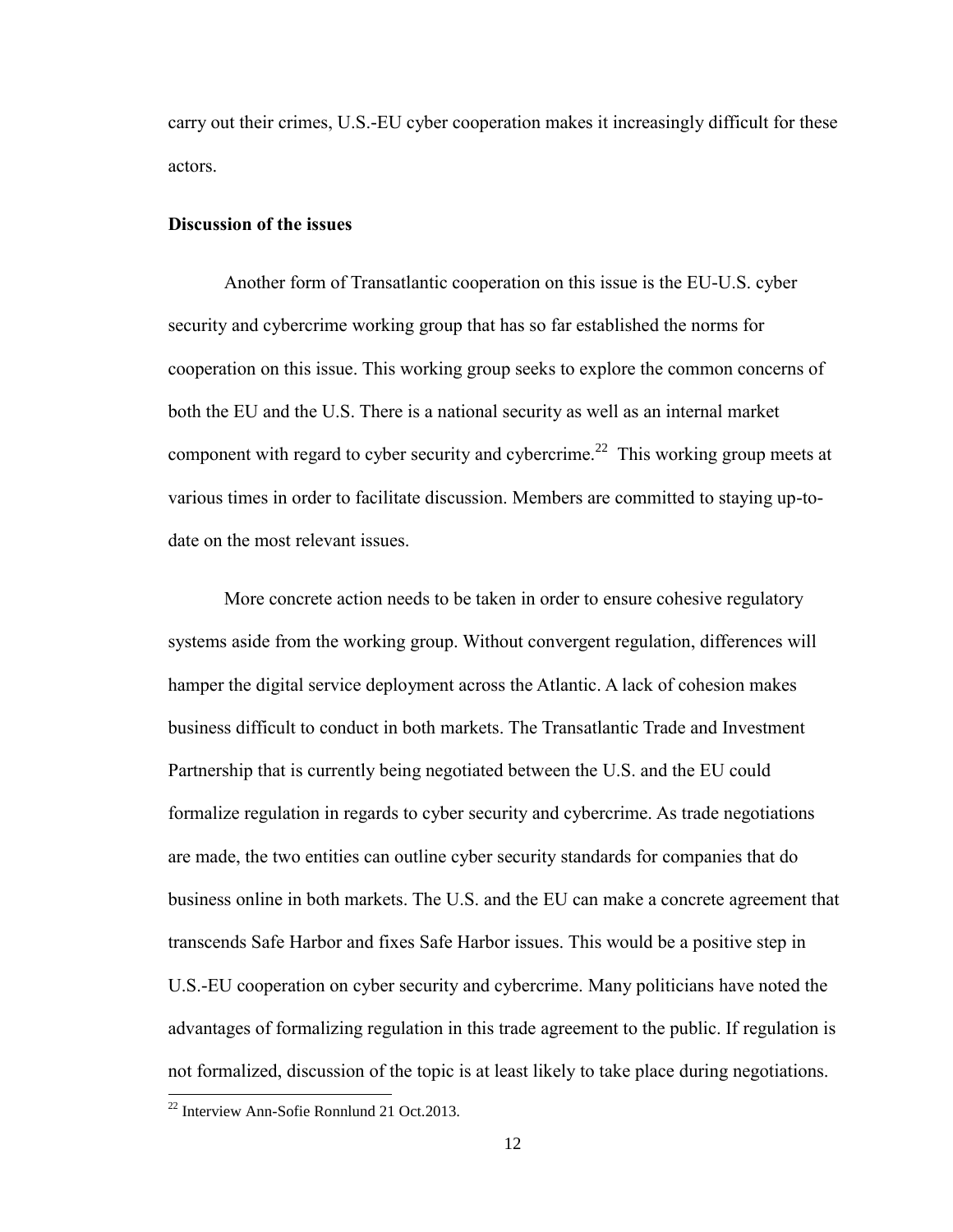The Network Information Security (NIS) Directive, which is a draft piece of legislation proposed by the European Commission that aims to create high levels of cyber security across the EU, also exhibits diplomatic policy cooperation through the NIS Platform that launched in the summer of 2013. This platform is a discussion amongst private and public actors that would be affected by the NIS Directive. This platform includes international players like those from the U.S. The European Commission has agreed to support any recommendations from this platform.<sup>23</sup> Although this is not conventional U.S.-EU public sector cooperation, it is important to note that American voices are involved with this platform.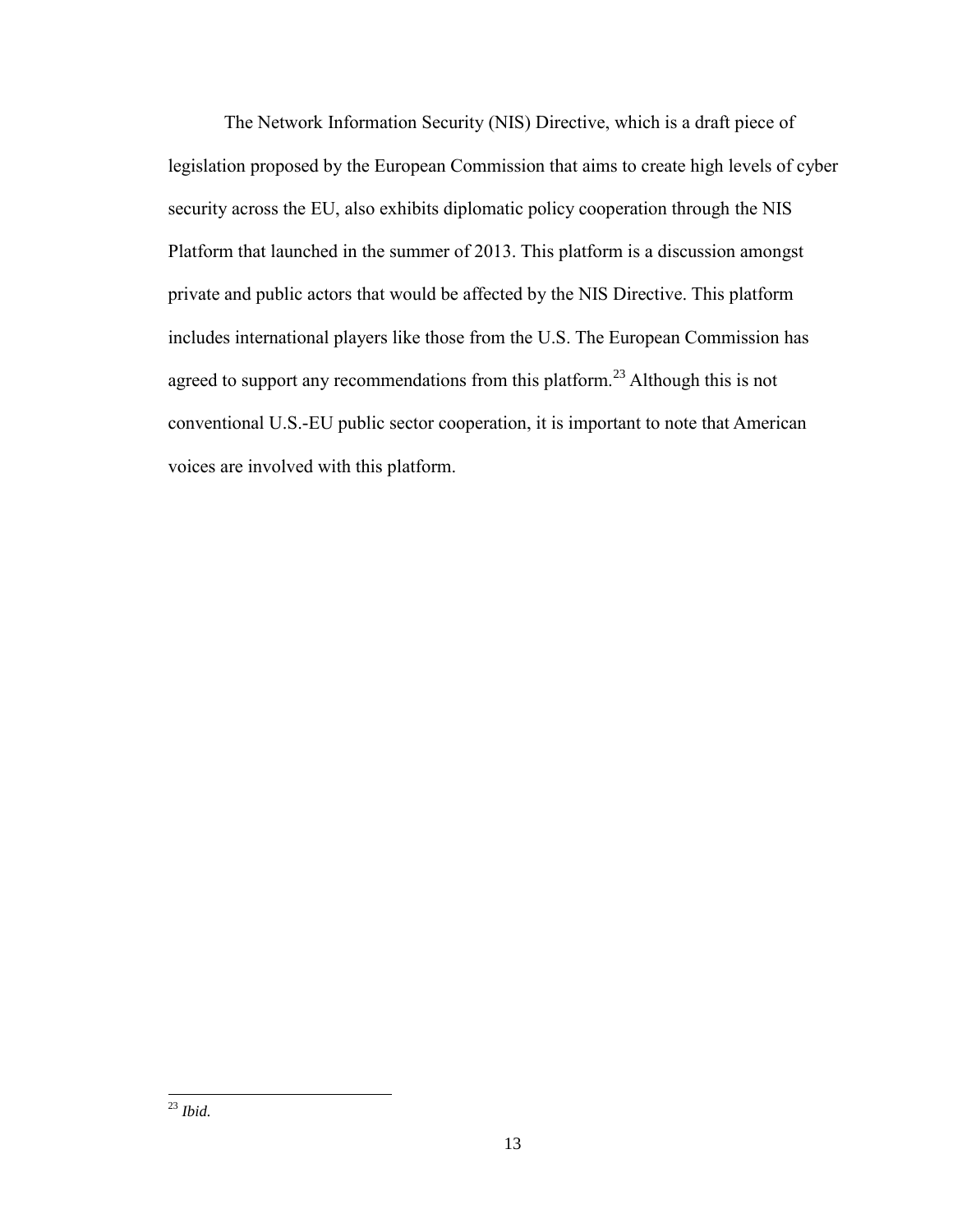# CHAPTER 4

#### WHERE THE U.S. AND THE EU FALL SHORT

There are a variety of barriers that the U.S. and the EU must overcome in order to cooperate to fight cybercrime and protect data privacy. The U.S. and the EU often fail to completely overcome these challenges as they persist in affecting policy. Bureaucracy, a lack of power in the EU, the need for negotiations bilaterally and multilaterally, and contrasting views on privacy specifically prevent cooperation potential from being reached.

#### **Fragmented governments**

The U.S. and the EU are bureaucratically fragmented. The European Commission, the part of the European government that takes initiative on creating legislation and acts as the executive branch of the EU, has many departments, or Directorate Generals (DGs), that work on cyber security and cybercrime. DG Home Affairs (HOME), DG Networks, Content and Technology (CNECT), and DG Internal Market and Services (MARKT) all consider cyber security and cybercrime as part of their portfolio. For instance, DG MARKT deals with internal market issues whereas (supra-) national security issues are the jurisdiction of DG HOME.<sup>24</sup> Furthermore, the EU has two legislative bodies, the Council of Ministers and the European Parliament. There is also the European Council

 $^{24}$  Interview Ann-Sofie Ronnlund 21 Oct. 2013.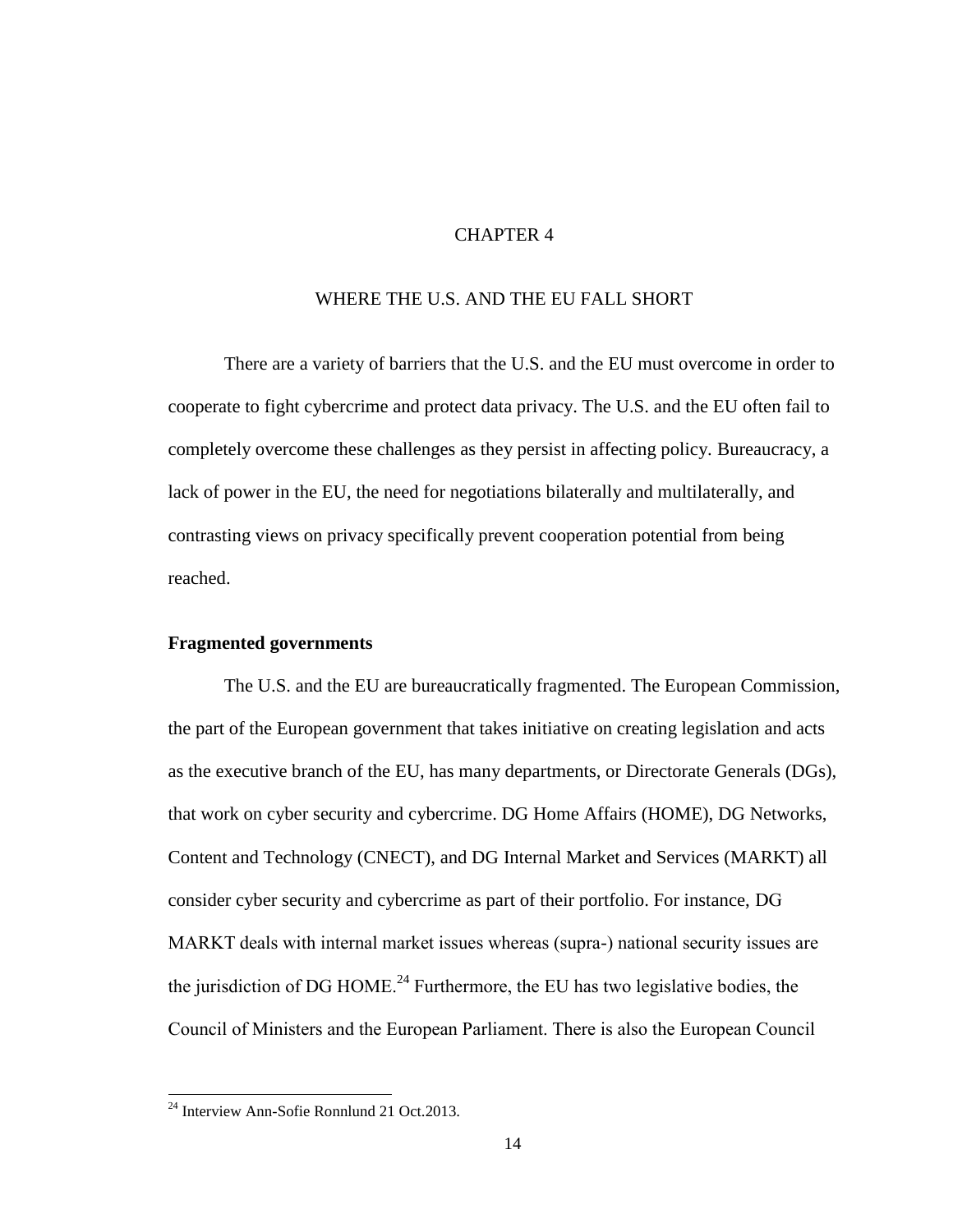that meets four times a years to discuss on EU issues. During any cooperation with the U.S., a large amount of negotiators on the EU side need to be consulted in order for cooperation to take place on the large spectrum that is cyber security and cybercrime.

Although the bureaucracy of the U.S. is in comparison to the EU, it is also split, which leads to difficulties in building foreign policy. "The U.S. foreign policy bureaucracy can be pictured as having four issue 'complexes': diplomatic, security, economic affairs, and intelligence. Each of these issue areas has actors and agencies that are not always in agreement nor are they on the same page. Overall, the U.S. foreign policy bureaucracy is highly fragmented and decentralized."<sup>25</sup> The definition of diplomacy is to make a deal with another country; cyber cooperation with Europe requires bureaucrats from this sector of the U.S. government. Security is a huge component to cyber security as law enforcement agencies and military fight crime and terrorism online. Economic affairs include online business that is conducted in the U.S. and the EU. Finally, intelligence is gathered in order to fight cybercrime. Cyber security is a foreign policy issue handled by all of these complexes making it a particularly difficult concern to conquer by the partners.

Furthermore, European agencies have little power compared to those in the U.S. "The EU is not the United States of Europe. It simply lacks the kind of power necessary to effect simultaneous changes in the policies of its constituent national governments.<sup>226</sup> The European Network on Information Security Agency, ENISA, assists member states by collecting best practices and disseminating them throughout the EU. However, this is

<sup>&</sup>lt;sup>25</sup> Hook, Steven W. "Chapter 6. The foreign policy bureaucracy." U.S. Foreign Policy The Paradox of World Power Ed. 3. SAGE Publications 2014. Web. 26 Apr. 2014.

<sup>&</sup>lt;sup>26</sup> Stevenson, J. "How Europe and America defend themselves." Foreign Affairs Vol. 82:2. Mar./Apr. 2003. Pp. 75-90.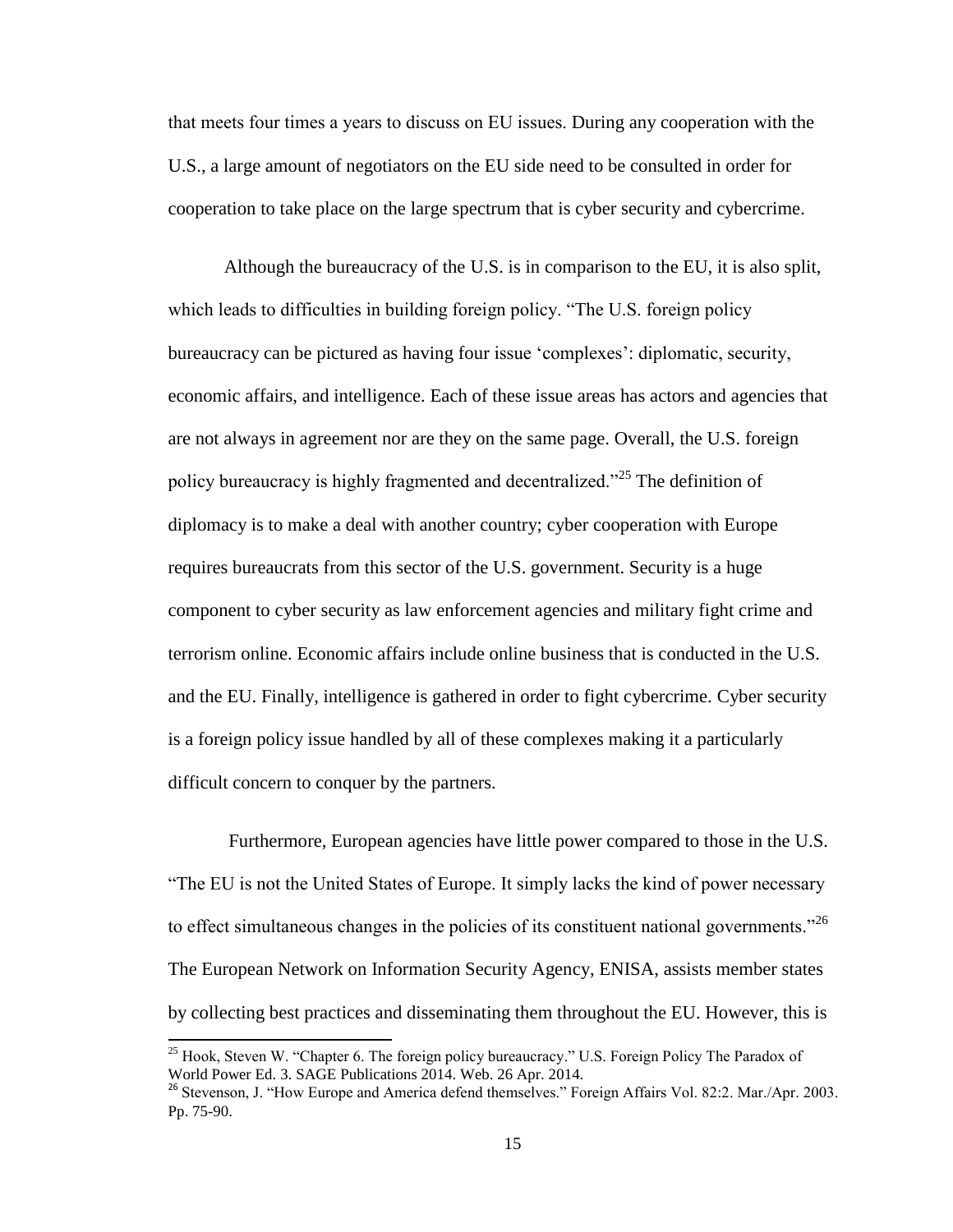an advisory agency that does not have the power to intervene in the case of a cyber incident. The European Cybercrime Centre receives assignments from member states rather than the EU. $^{27}$  This ultimately means that each member state has different capacities to fight cybercrime and retain cyber security. Furthermore, some cooperation must be bilateral because sovereignty is retained by member states.

The EU's proposed NIS Directive is attempting to add cohesiveness to the fragmented EU. This directive outlines a set of principles including member state capability levels and cooperation.<sup>28</sup> Cohesion has been outlined most explicitly as a goal of the EU with the Lisbon Treaty, which profiles "serious crimes" and encourages the European Parliament and Council to establish procedure and minimum rules in regards to cybercrime. The treaty also strengthens the role of Europol and Eurojust and provides the instruments for police cooperation.<sup>29</sup> Coherence on issues related to e-commerce within the EU is beneficial to the U.S. and any other international partners looking to create a market in the EU.

#### **Multilateral versus bilateral cooperation**

Transatlantic cooperation in the public sector can either be multi- or bilateral. Multilateral cooperation refers to cooperation of the U.S. and the EU (as a whole); bilateral cooperation is the cooperation of the U.S. and one of the twenty-eight member states of the EU. Multilateral cooperation has challenges. For example, the capabilities of the EU with regard to national security issues are still very limited due its supranational

<sup>&</sup>lt;sup>27</sup> Interview Ann-Sofie Ronnlund 21 Oct.2013.

<sup>28</sup> *Ibid.*

<sup>&</sup>lt;sup>29</sup> Manacorda, Stefano. "Cibercriminality: Finding a balance between freedom and security." International Scientific and Professional Advisory Council of the United Nations Crime Prevention and Criminal Justice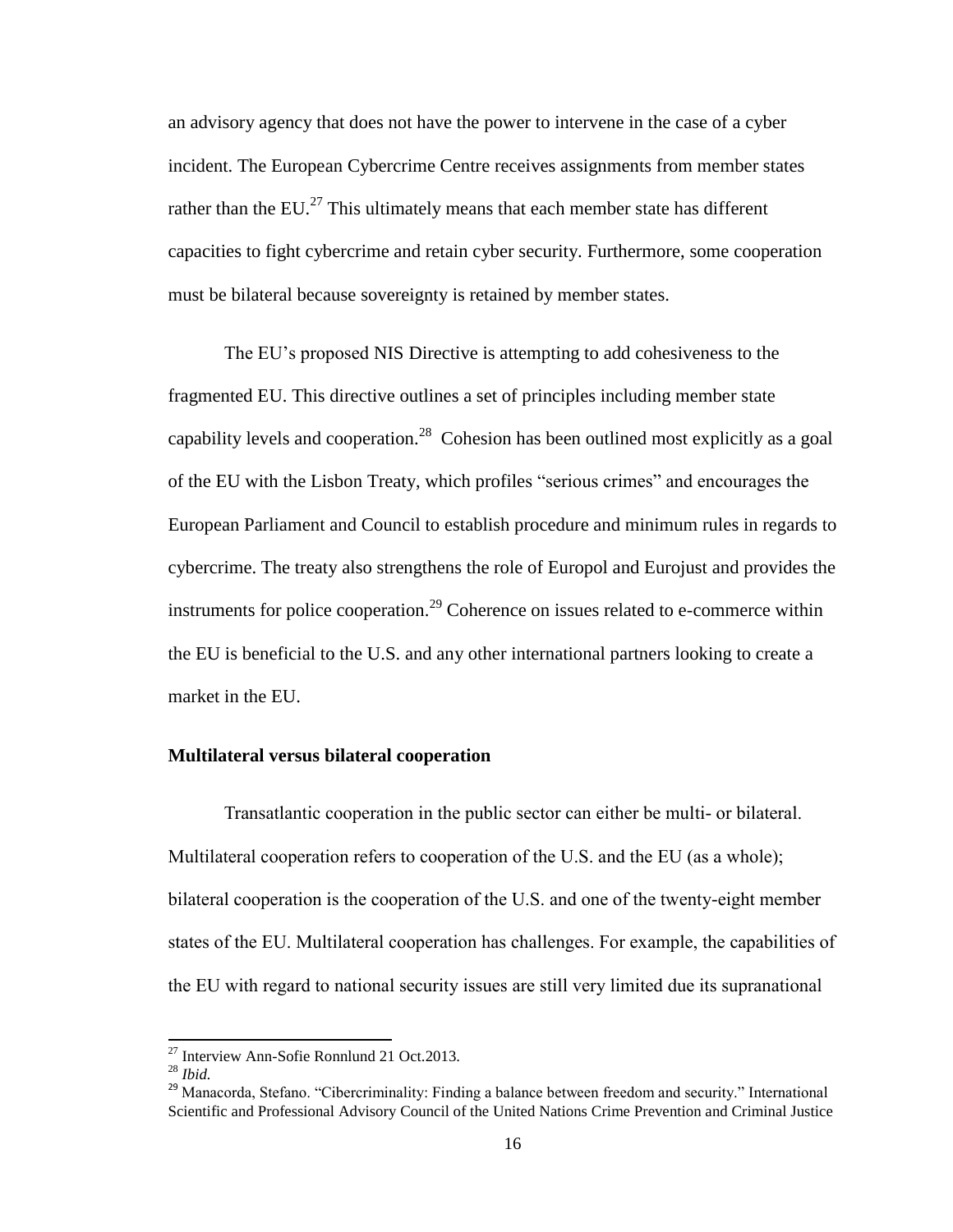legal nature and the remaining sovereignty of the member states especially when it comes to law enforcement.<sup>30</sup> Negotiating with one member state makes it easier to determine limits as compared to a negotiation with multiple actors. Many member states face different threats of terrorism; ultimately, the U.S. must cooperate with Europe either multilaterally or bilaterally for various forms of cyber security cooperation. However, if the U.S. were to interface with every EU member state, this would lead to fragmentation and administrative burden.

EU states' lack of centralized power results in a need to conduct some business bilaterally in addition to the various need based on various forms of cyber cooperation. The U.S. has a better relationship with some EU countries than others. This can be seen best when examining the relationship between the U.S. and the United Kingdom (UK). The relationship between Great Britain and the U.S. is frequently called the "Special Relationship" coined by Winston Churchill in 1946. Recently there has been strong British commitment to the wars in Afghanistan and Iraq which only strengthen the bonds of language and history, that stretch all the way back to the birth of the Thirteen Colonies.<sup>31</sup> When the National Security Agency (NSA) PRISM, a clandestine mass electronic surveillance data mining program, was revealed to the world, U.S.-EU relations hurt while the "Special Relationship" barely faltered. The U.S. and the UK often make bilateral agreements in order to conduct business given the nature of their relationship.

For many states, it is not in their best interest to conduct relations with the U.S.

<sup>&</sup>lt;sup>30</sup> Interview Erik Barnett 2 Oct.2013.

<sup>&</sup>lt;sup>31</sup> Woolner, David. "The 'special relationship' between Great Britain and the United States began with FDR." Roosevelt Institute. Web. Accessed 26 Apr. 2014.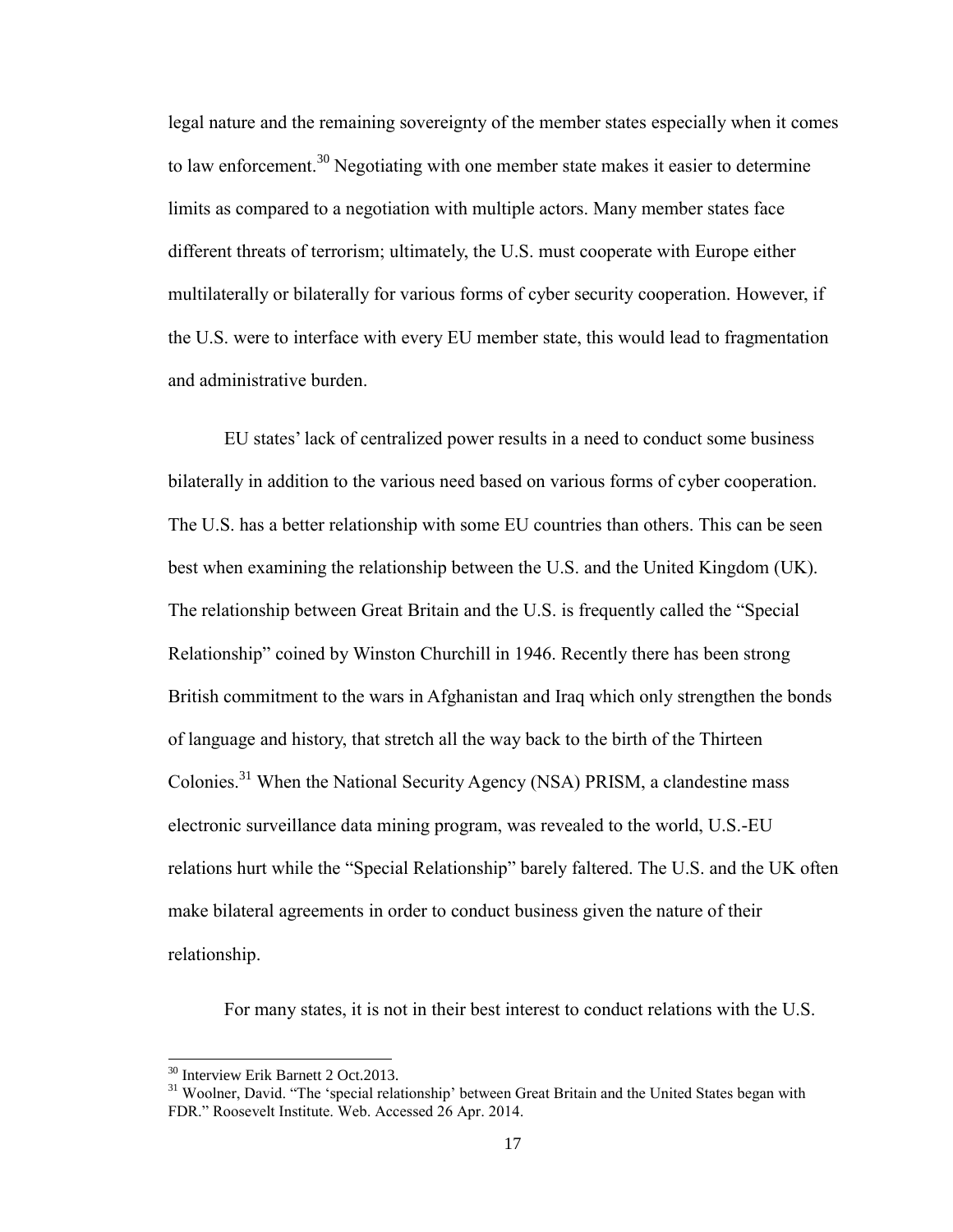bilaterally as the U.S. is an international powerhouse easily bend smaller member states to its will. Especially in this regard, it is to be noted that there is certainly is a huge difference when it comes to leverage. In order to visualize this, one can compare the U.S. and the European member state Malta with regard to size, economic power, and global influence. Depending on the problem the Transatlantic partners have to choose the method most suitable for the specific situation.

#### **Balancing liberty and security**

l

Although Transatlantic governments are often successful in their fight against cybercrime, many worry about the methods they employ. "It must be acknowledged that it [fighting cybercrime] can lead to criminalized conducts that are extremely problematic with respect to the harm principle—if not clearly in contrast with it—so highlighting the 'shadow side' of the concept."<sup>32</sup> Liberty is often overlooked, and privacy is violated in order to catch criminal actors. This begs the questions, what should governments and legislators be allowed to do? There is a question of whether governments should violate fundamental rights for the prevention or persecution of serious transnational crimes through "Internet search and seizure methods, clandestinely intercepting and searching for communication via the Internet, and/or to secretly access its information technology systems."<sup>33</sup> Margaret Atwood, George Orwell, and Ray Bradbury all warned the masses of totalitarianism and the cost of losing privacy. The Transatlantic powers face the challenge of fighting cybercrime and securing the privacy of the people.

The best way to understand the debate over FBI investigations on cybercrime is to

 $32$  O'Neil, Michael. "Cyber crime dilemma: Is it possible to guarantee both security and privacy?" The Brookings Review, Vol. 19:1. Winter 2001. Pp. 28-12. *<sup>33</sup> Ibid.*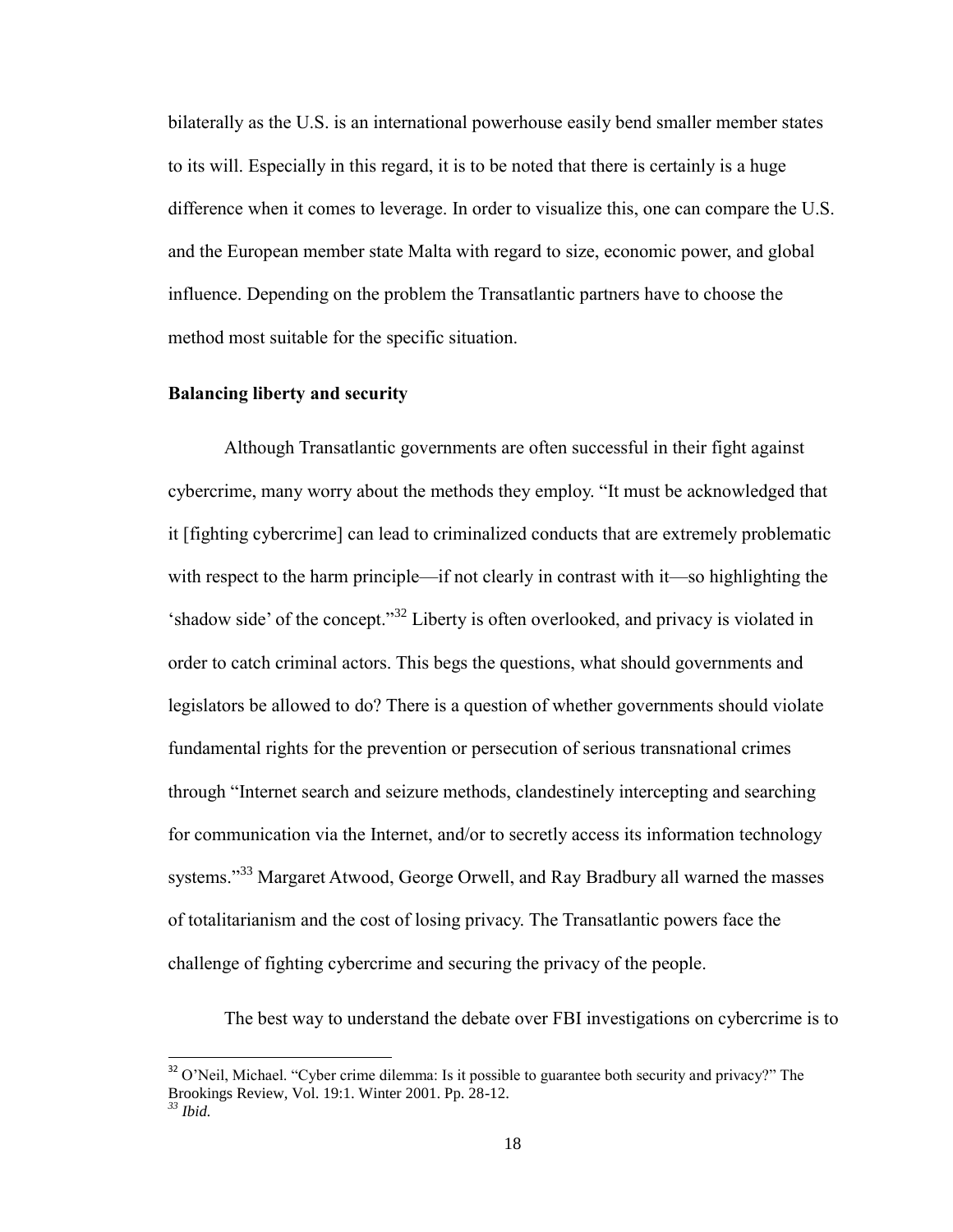compare cybercrime to physical crime. Americans or Europeans would minimize the likelihood of burglary by allowing a law enforcement agent to live in their living room. However, most people do not prefer the resulting loss of privacy for the marginal increase in security. "Along with its efficiency, Internet users clearly cherish the anonymity and privacy the new technology affords them. Many users fear that their privacy rights will be diminished if the FBI [and other various law enforcement agencies are] out hunting for cyber crooks."<sup>34</sup> Monitoring cyber activity for security purposes threatens the popular idea that the Internet is an unregulated platform. Sharing, creativity, and mutual inspiration are assured by the very nature and architecture of the network environment.<sup>35</sup>

As criminal actors continue to endanger the livelihood of individuals, firms, and states, the U.S. has found what it believes to be "genuine prescience or unshakable convictions<sup>35</sup> to gaining private information from internet users. The EU, however, is more prone to allowing constituents to retain their privacy. "In America privacy is seen as an alienable commodity subject to the market. Disputes about personal information as well as mechanism for its protection are cast in economic terms: questions about property rights; who 'owns' the data collected in a commercial transaction; and who has the right to the rents flowing from its exploitation. […] In contrast, the European approach to privacy puts the burden of protection on society rather than the individual. Privacy is considered to be a fundamental or natural right which is inalienable, and comprehensive systems of social or communitarian protection take the form of explicit statues

*<sup>34</sup> Ibid.*

<sup>&</sup>lt;sup>35</sup> Manacorda, Stefano. "Cibercriminality: Finding a balance between freedom and security." International Scientific and Professional Advisory Council of the United Nations Crime Prevention and Criminal Justice. <sup>36</sup> O'Neil, Michael. "Cyber crime dilemma: Is it possible to guarantee both security and privacy?" The Brookings Review, Vol. 19:1. Winter 2001. Pp. 28-12.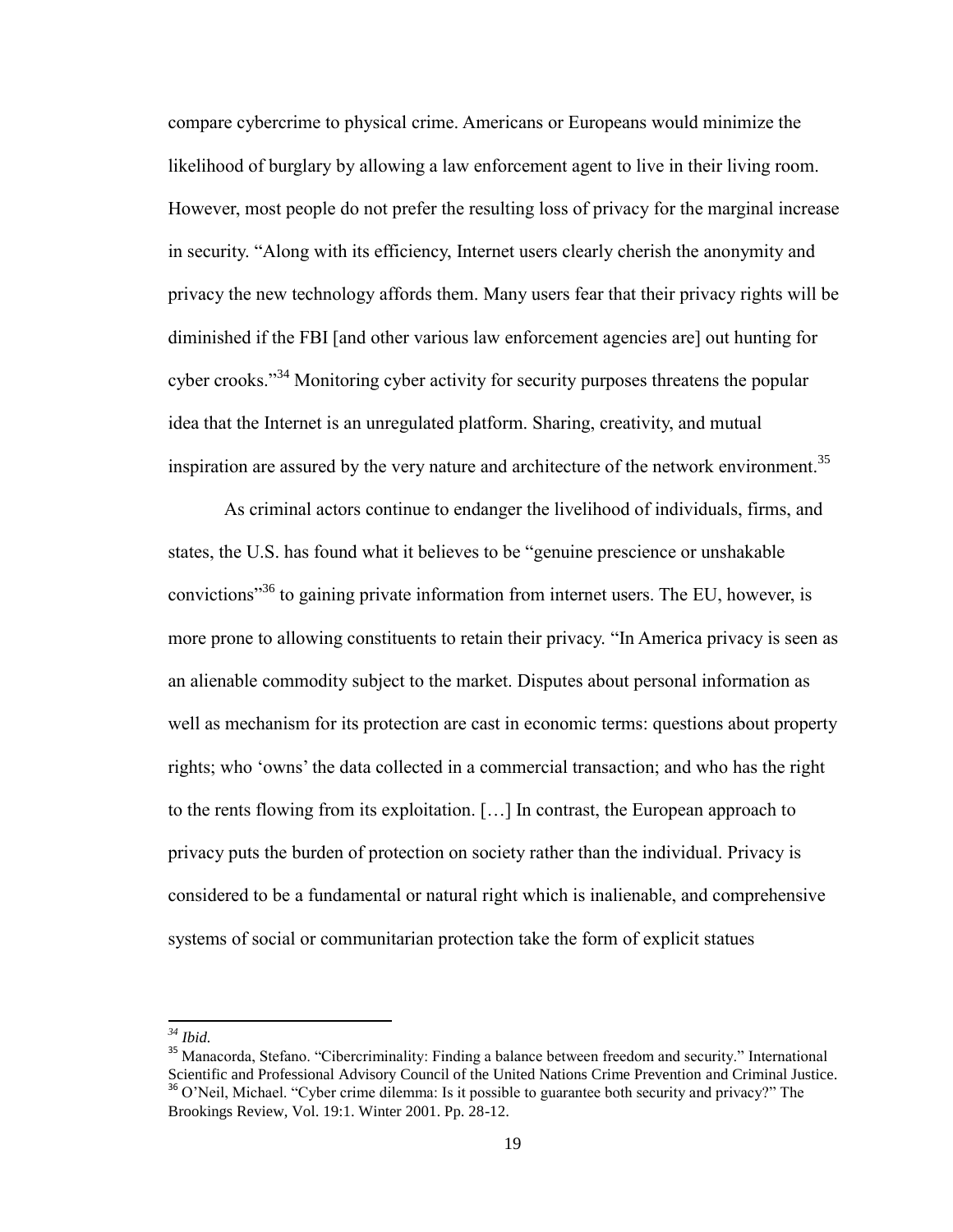accompanied by regulatory agencies to oversee enforcement."<sup>37</sup> Although the Fourth Amendment of the U.S. "prohibits unreasonable search and seizure," this does not seem to be relevant when cybercrime takes place, and those responsible are prosecuted. This fundamental difference in perceiving privacy makes cybercrime hard to fight and data privacy difficult to protect by both entities together.

<sup>&</sup>lt;sup>37</sup> Kobrin, Stephen J. and Steve Korbrin. "Safe Harbours are hard to find: The trans-Atlantic data privacy disbute, territorial jurisdiction and global governance." Review of International Studies Vol.30:1. Jan. 2004. Pp. 111-131.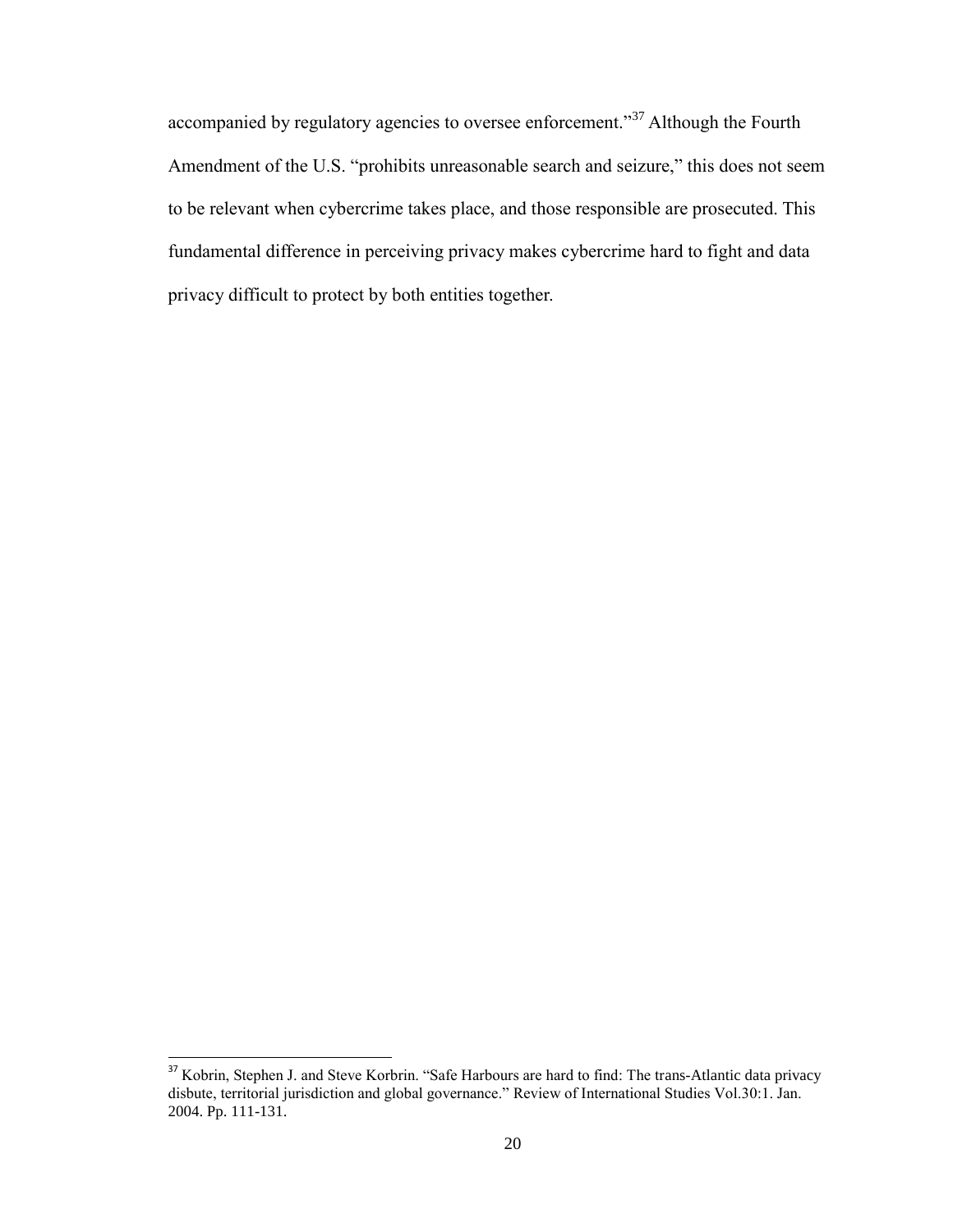# CHAPTER 5

#### CONSEQUENCES OF FAILURE: WHAT SHOULD BE DONE

#### **The most heinous criminal activity**

l

As previously mentioned, the U.S. and Europe have made large strides in cooperation when it comes to combating cybercrime, the director of ICE was present on the opening of the EC3. Furthermore, "at a strictly operational level, we have witnessed a strengthening of operational police and judiciary tools as a part of an increasingly close focus on control and sanction: the setting up of specialist teams, covert investigation techniques such as communications surveillance, and the potentially never-ending option of accessing electronic storage, are some of the consequences of global enforcement." <sup>38</sup> This global enforcement and increased cooperation is largely due the U.S.-EU determination to fight child exploitation.

This can be seen through previous international agreements. The United Nations Convention on the Rights of the Child is approaching its  $25<sup>th</sup>$  year as an active international agreement protecting children. Every member state of the EU as well as the U.S. has signed the Convention. Article 34 of the Convention states, "Governments should protect children

<sup>&</sup>lt;sup>38</sup> Manacorda, Stefano. "Cibercriminality: Finding a balance between freedom and security." International Scientific and Professional Advisory Council of the United Nations Crime Prevention and Criminal Justice Programme. 2-4 Dec. 2011.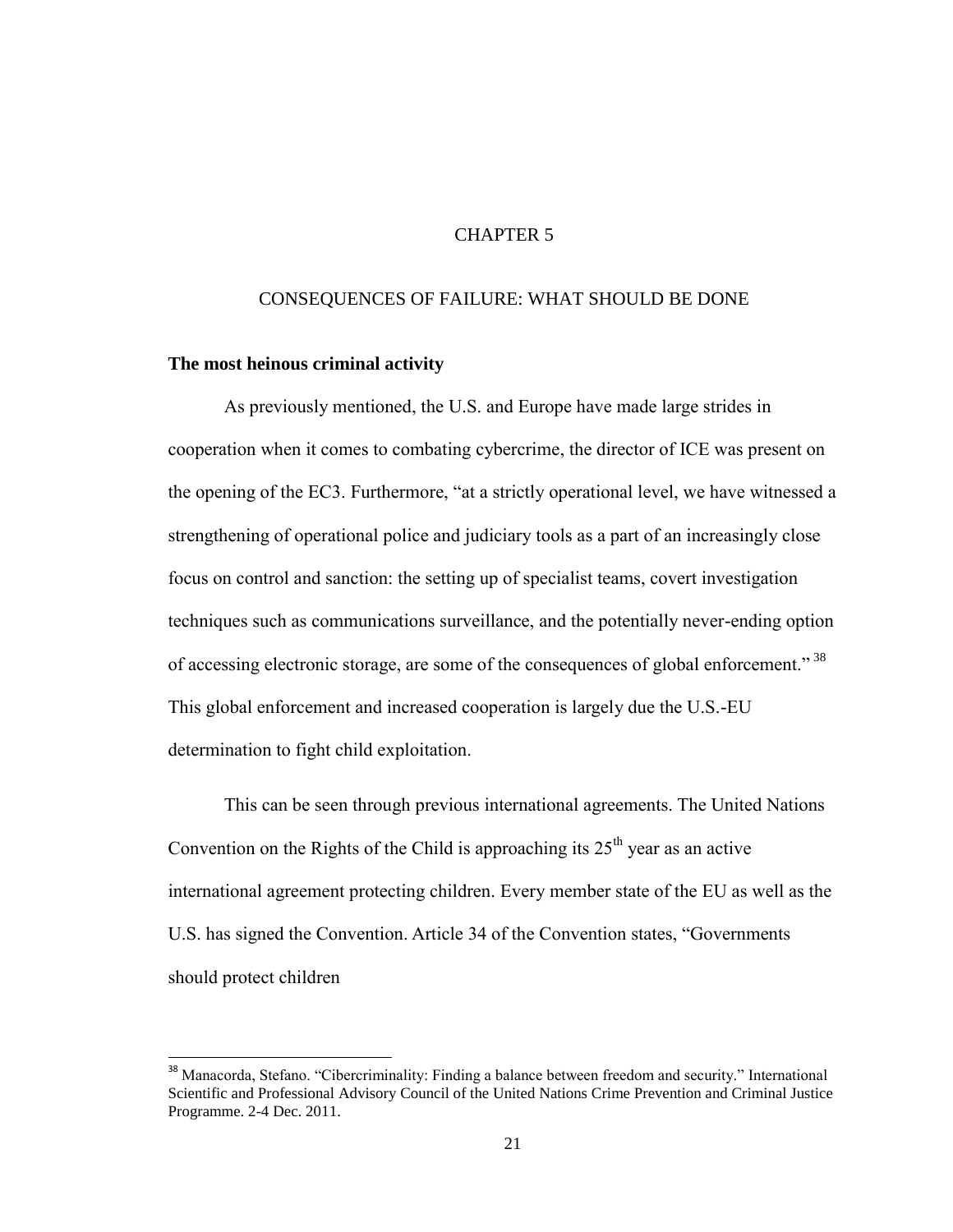from all forms of sexual exploitation and abuse."<sup>39</sup> Then, the Convention supplements this article by adding the Optional Protocols to the Convention on the Rights of the Child, which draws special attention to the most serious violations of children's rights—sale of children, child prostitution, and child pornography.<sup>40</sup> This international treaty encourages the U.S. and the EU to do all in their power to protect children. Fostering further cooperation to track and prosecute these criminals is in their power.

Despite the strong cooperative relationship on a law enforcement level, this cooperation can be improved with inspiration from the U.S. law enforcement approach in the fight on narcotics during the 1980s and 1990s; it was made possible for judicially authorized wiretap recordings from Columbia to be used within U.S. courts.<sup>41</sup> A similar system on a Transatlantic scale in order to create a Global Evidence Locker (GEL) could greatly aid both governments as they attempt to fight child exploitation. GEL would be accessible by both Transatlantic partners. Admittedly, this solution is not only Transatlantic but global. But only through cooperation and initiative of both the U.S. and the EU together such a project can be realized and put on track in order to aid not only these but human societies globally.

The use of the evidence, however, would still be under the rule of law of each requesting member state. This guarantees that the legal customs and fundaments of each state are respected and that there is no breach of sovereignty. All evidence would have to be gained through judicial order, creating a basic level of quality and trust. Already, the Council of Europe created the Budapest Convention on Cybercrime and the U.S. is a

 $\overline{a}$ 

<sup>&</sup>lt;sup>39</sup> The Convention on the Rights of the Child. UNICEF. Web. 26 Apr. 2014

<sup>&</sup>lt;sup>40</sup> "Optional protocols to the Convention on the Rights of the Child" UNICEF 30 Nov. 2005. Web. 26 Apr. 2014.

<sup>41</sup> Interview Erik Barnett 2 Oct.2013.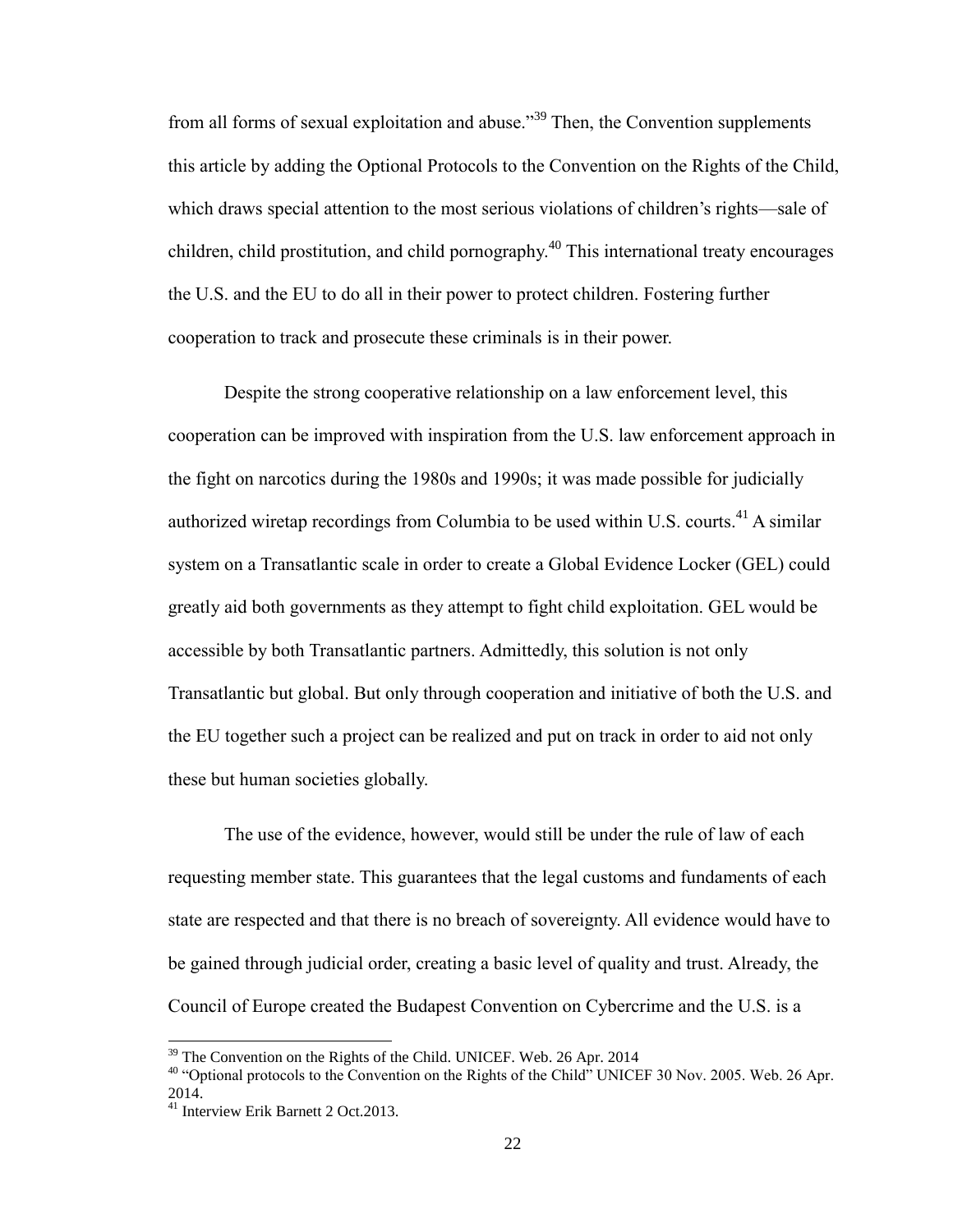signatory. The Budapest Convention on Cybercrime allows those states that entered into the agreement to contact other states at any time to request evidence for a cybercrime case.<sup>42</sup> The Budapest Convention on Cybercrime's main goal, however, is to allow the international community to create a common criminal policy. It has become a "model law" for many countries while drafting legislation.<sup>43</sup> Creating the GEL would be a more seamless process that would allow for a more rapid response to these fast paced crimes. Europol has the database control systems that make it ideal for regulating the GEL. Technological advances to create and run the GEL may need to be made by the Transatlantic powers to help Europol run this system.

#### **How safe is the harbor**

The FTC has taken action against major players in the cyber realm in order to protect the values that are enshrined in Safe Harbor documents. One action resulted in a 17 million USD fine for Google under Safe Harbor.<sup>44</sup> This 17 million USD fine was to 37 states accompanied by Google's agreement to "avoid using software code that overrides a browser's cookie-blocking settings, to avoid omitting or misrepresenting information to consumers about how they use Google products or control the ads they see, to maintain for five years a web page explaining what cookies are and how to control them, and to ensure that the cookies tied to Safari browsers expire."<sup>45</sup> Federal Trade Commissioner Julie Brill sites Google as one of the best examples of Safe Harbor working and protecting European citizens.

 $\overline{a}$ 

*<sup>42</sup> Ibid.*

<sup>&</sup>lt;sup>43</sup> Manacorda, Stefano. "Cibercriminality: Finding a balance between freedom and security." International Scientific and Professional Advisory Council of the United Nations Crime Prevention and Criminal Justice. <sup>44</sup> U.S.-European Media Hub Interview Julie Brill 23 Sep. 2013.

<sup>&</sup>lt;sup>45</sup> Miller, Claire Cain. "Google to pay \$17 million to settle privacy case." The New York Times. 18 Nov. 2013.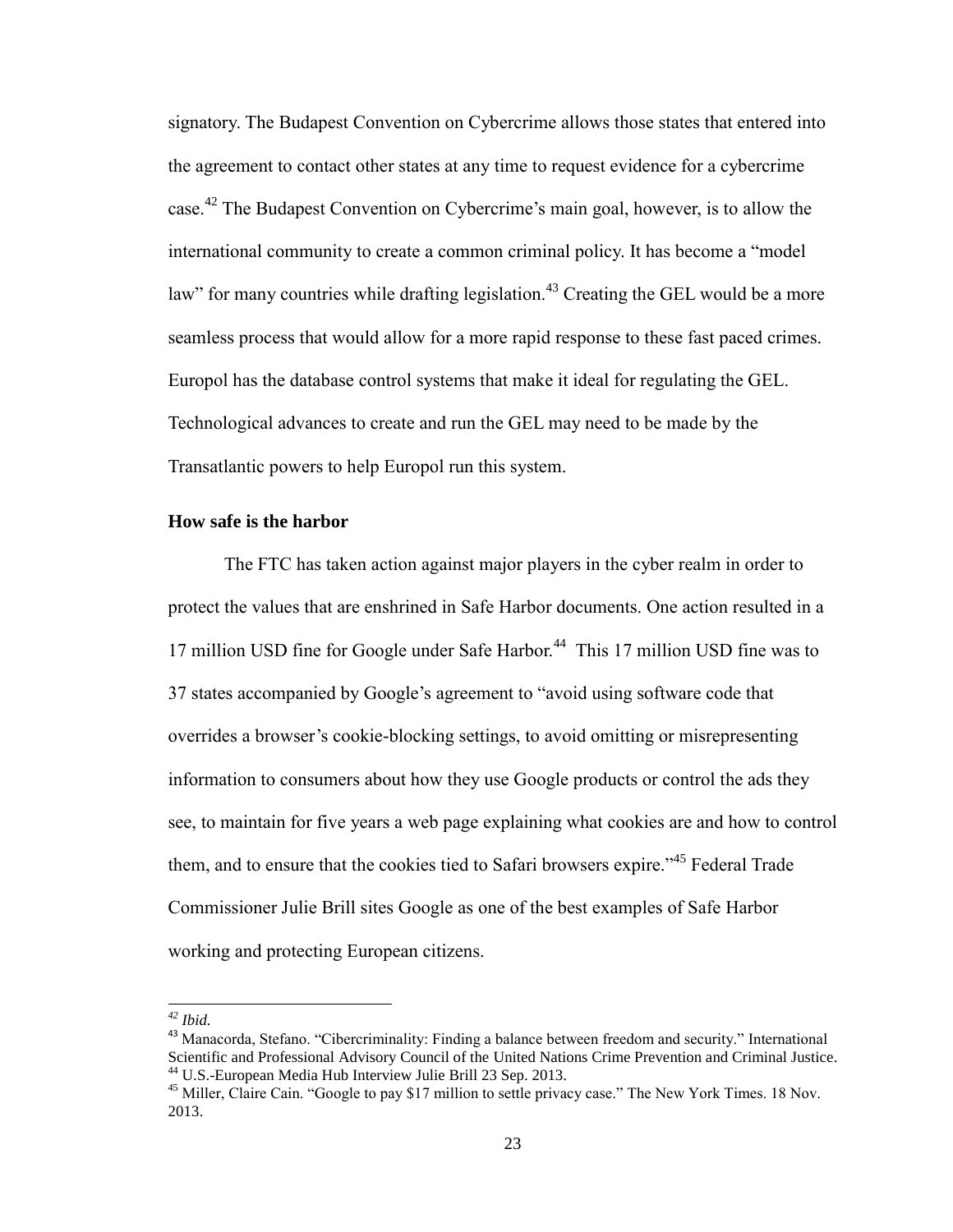Despite Commissioner Julie Brill's testimony to the success of Safe Harbor, its achievements are widely disputed. "As of 7 May, 2003 only 338 companies had enrolled, a few of them major multinationals. The relatively low number of firms which have signed up reflects concern about Safe Harbor combined with a sense that, at least at this point, the penalties for non-compliance are not very obvious."<sup>46</sup> 17 million USD along with Google's other penalties do not necessarily qualify as a significant punishment for violating Safe Harbor principles. Additionally, most American firms have negatively responded to Safe Harbor principles. These firms believe that entering Safe Harbor is too costly and does not make economic sense, it may be a precedent for future legislation in the U.S., and Safe Harbor will subject them to unforeseen liabilities.<sup>47</sup> Safe Harbor forces U.S. firms to follow laws of a foreign entity. Legal traditions in Europe and the U.S. are drastically different, resulting in discouragement from American companies.

Critics of Safe Harbor argue that is an ineffective self-regulating system. Many Europeans and privacy-legislation advocates have referred to the American system as "the fox guarding the hen house."<sup>48</sup> Many Americas saw the Data Protection Directive as an opportunity for the U.S. to create formalized regulation. Critics have called Safe Harbor a "weak, seriously flawed solution for e-commerce…[and] a mechanism to delay facing tough decisions about international privacy."<sup>49</sup> Europeans have been disappointed by the effectiveness of Safe Harbor as the organizations that due register fail to live up to

<sup>&</sup>lt;sup>46</sup> Kobrin, Stephen J. and Steve Korbrin. "Safe Harbours are hard to find: The trans-Atlantic data privacy disbute, territorial jurisdiction and global governance." Review of International Studies Vol.30:1. Jan. 2004. Pp. 111-131.

<sup>47</sup> *Ibid.*

<sup>48</sup> "U.S.-EU 'Safe Harbor' data privacy arrangement." The American Journal of International Law, Vol. 95:1. Jan. 2001. Pp. 156-159.

<sup>&</sup>lt;sup>49</sup> Kobrin, Stephen J. and Steve Korbrin. "Safe Harbours are hard to find: The trans-Atlantic data privacy disbute, territorial jurisdiction and global governance." Review of International Studies Vol.30:1. Jan. 2004. Pp. 111-131.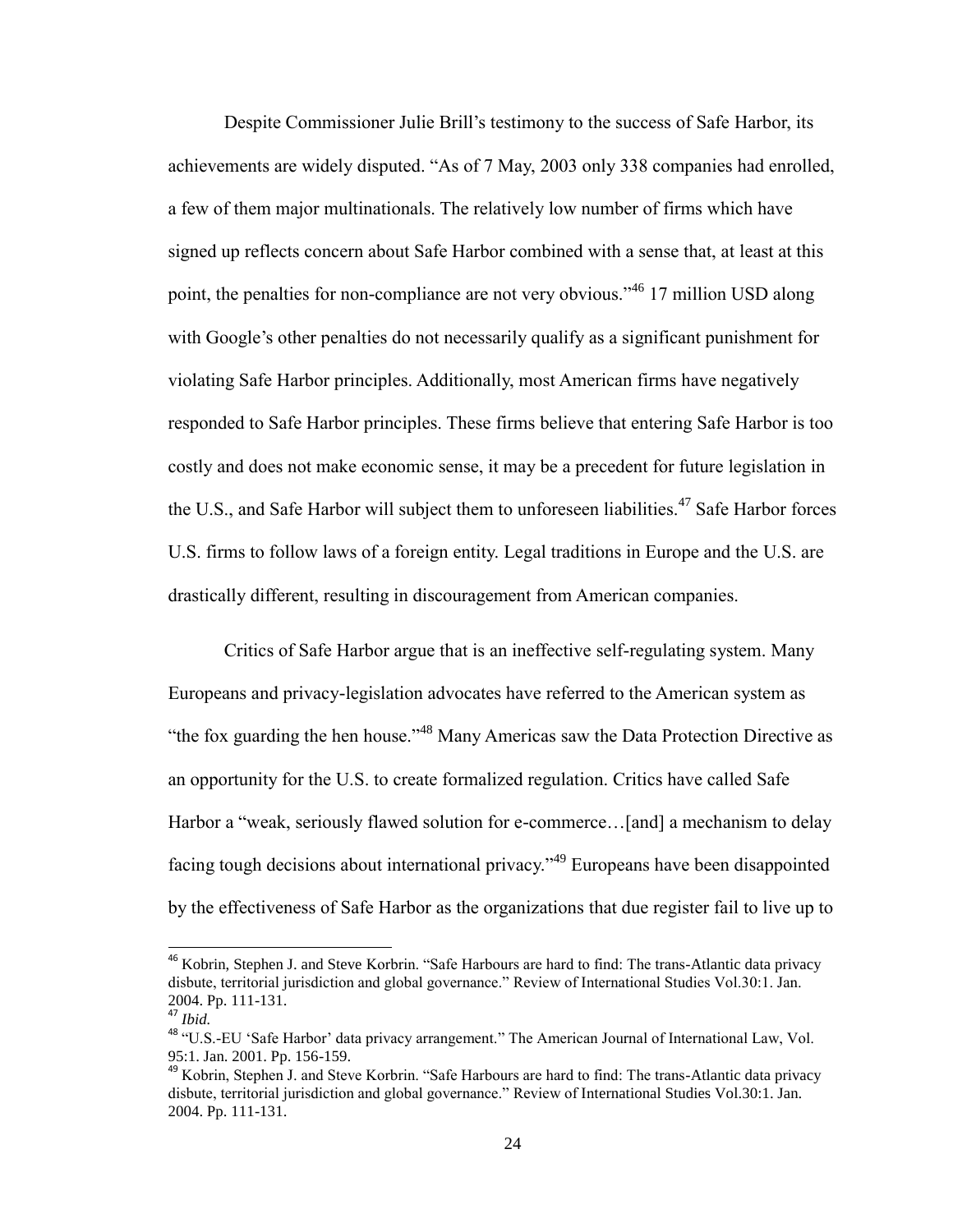Safe Harbor principles. A European Commission Staff Working Paper issued in 2002 "found that a substantial number of organizations do not meet the requirement that they publish a compliant privacy policy and indicate publicly their adherence to Safe Harbor. Less than half of those organizations post privacy policies that reflect all seven Safe Harbor principles or inform individuals how they can proceed with complaints and a dispute resolution mechanism. It observes that no company has been prosecuted for making false statements."<sup>50</sup> In the end, Europeans and some pro-privacy Americans feel that Safe Harbor principles do not do enough to protect constituents, and American firms are not executing the compromise of Safe Harbor properly.

The U.S. protects European citizens through Safe Harbor, yet many have called for an end to Safe Harbor with the revelation of the NSA's PRISM program. Vice President of the European Commission Viviane Reding is highly critical of Safe Harbor due to these recent events.<sup>51</sup> By ending Safe Harbor, Europe would make constituents more vulnerable as the U.S. could not as effectively protect EU citizens. Ending Safe Harbor could also potentially eliminate many American companies from tapping into the European market. Some European politicians find this advantageous to the European economy. European innovators would be motivated to create companies to fill the gap where American businesses are eliminated. However, this is only a theory created by European politicians, and others believe "in a world where (electronic) cross-border data

*<sup>50</sup> Ibid.*

 $<sup>51</sup>$  European Commission "Informal Justice Council in Vilnius MEMO/13/710 19/07/2013." 19 Jul.2013.</sup> http://europa.eu/rapid/press-release\_MEMO-13-710\_en.htm.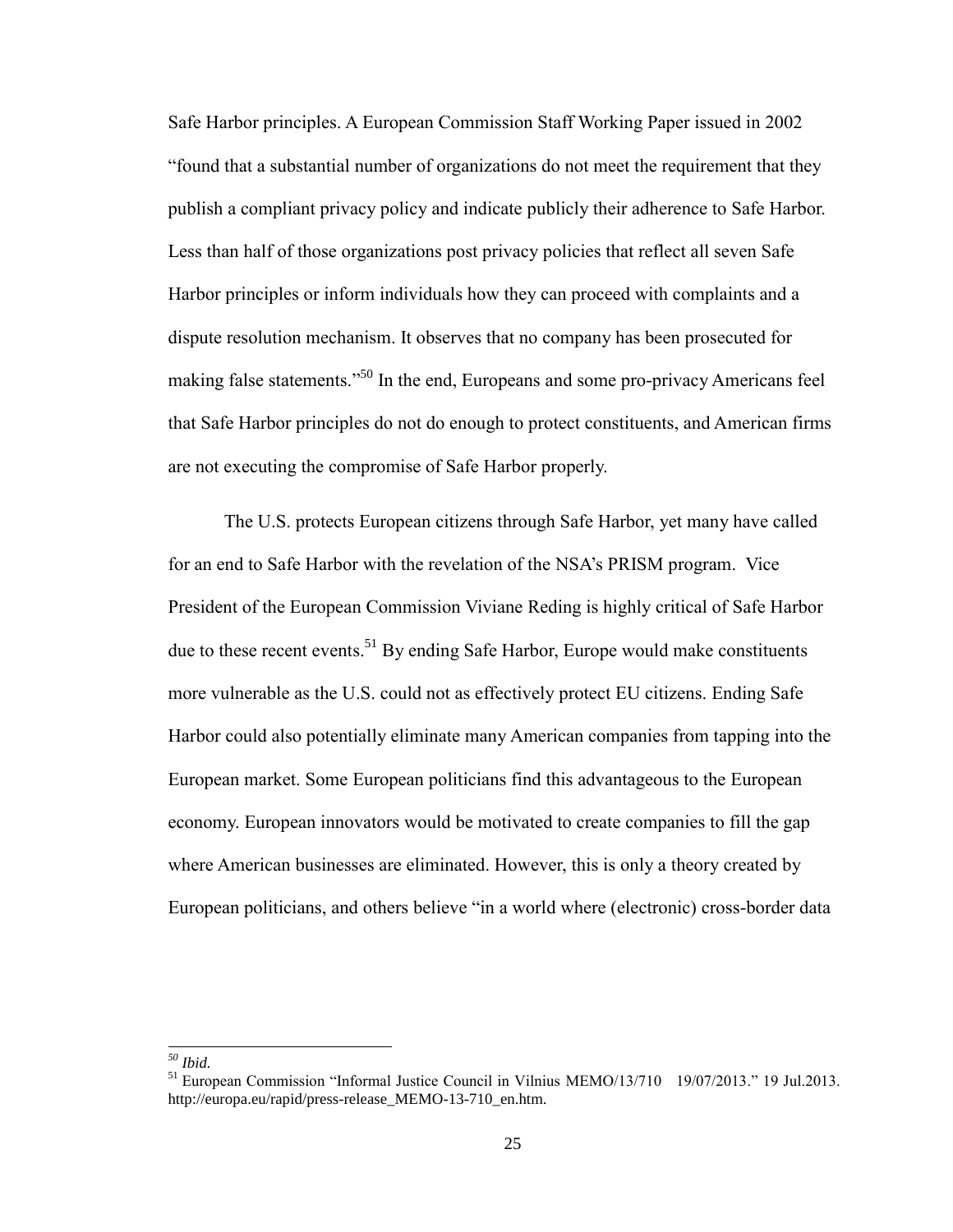flows are inevitable, that regulation must reach beyond the EU if is to be meaningful."<sup>52</sup> Without the implementation of something like Safe Harbor, the EU would not be able to effectively carry out its own Data Protection Directive. Ultimately, cutting off Transatlantic data flow would have catastrophic impacts on the European economy. Instead of the absence of American companies and data flow, the directive would be ignored.

Altogether, Safe Harbor was created in order to allow American firms to tap into the European market. The FTC has reported the success of Safe Harbor. Neither Americans nor Europeans are happy with the effectiveness of the implementation of Safe Harbor. Without Safe Harbor, the Data Protection Directive loses legitimacy, and Europe loses out on the vast e-commerce that takes places between the U.S. and the EU. Safe Harbor is a form of Transatlantic cooperation that needs to be revisited and altered in order to progress as partners.

## **The threat of terrorism**

 $\overline{\phantom{0}}$ 

The World Economic Forum has a high prediction of an incident occurring that affects global critical infrastructures. It's a threat that is beyond every day concerns, but this threat is no longer science fiction. It is the responsibility of every government and public actor to take the precautionary measure to avoid such threat.<sup>53</sup> The U.S. and Europe face terrorist threats. Al Qaeda identified European targets as possible threats in a video in 2002, and the U.S. has remained a target as it has lent a hand in Middle Eastern

<sup>&</sup>lt;sup>52</sup> Kobrin, Stephen J. and Steve Korbrin. "Safe Harbours are hard to find: The trans-Atlantic data privacy disbute, territorial jurisdiction and global governance." Review of International Studies Vol.30:1. Jan. 2004. Pp. 111-131.

<sup>&</sup>lt;sup>53</sup> Interview Ann-Sofie Ronnlund 21 Oct.2013.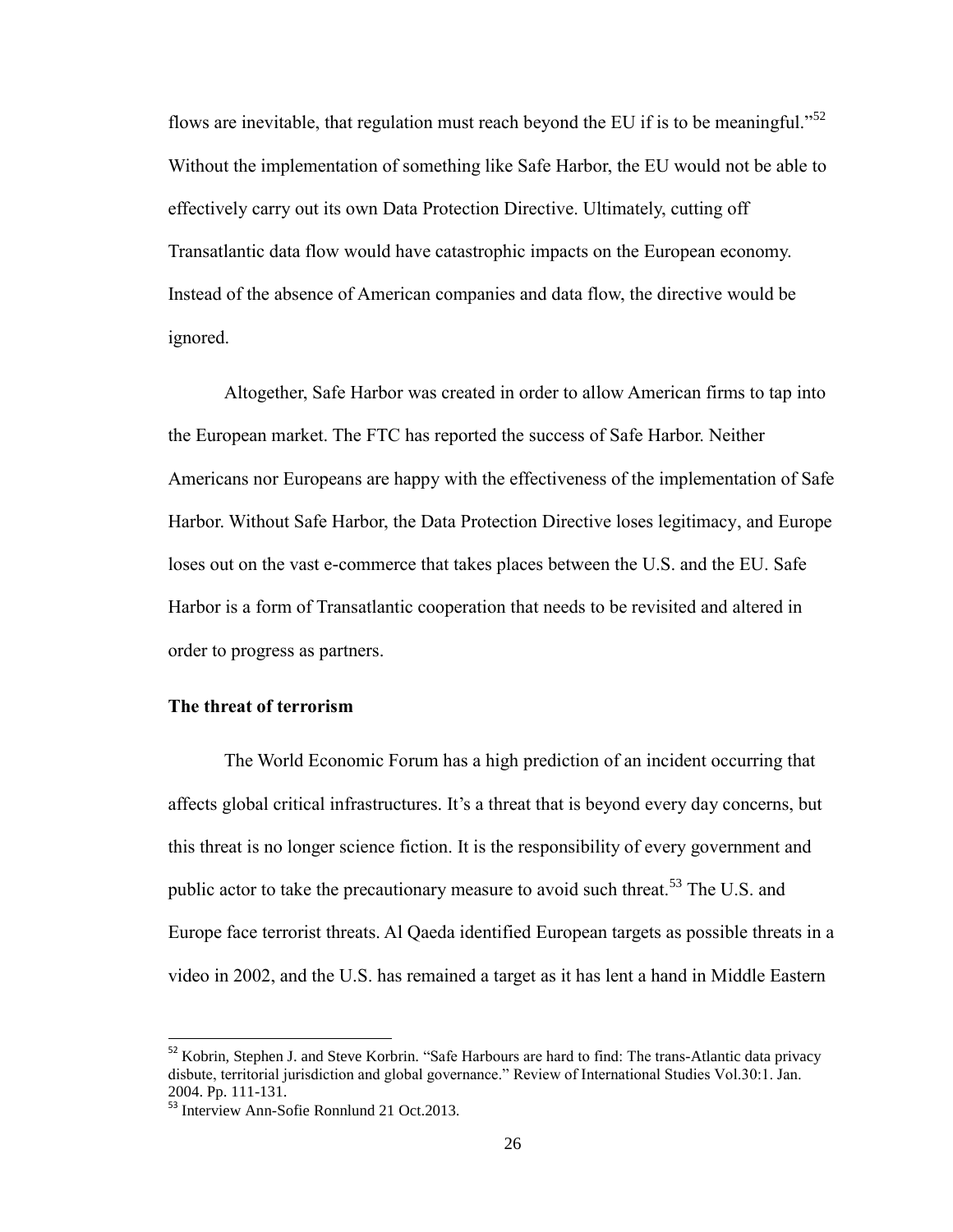conflicts over the past century.

 $\overline{\phantom{0}}$ 

NATO is the best mechanism for international cooperation to prevent terrorism executed in the cyber realm. The U.S. and the EU public have "expressed their continued belief in the necessity of NATO." More than half of the respondents in the German Marshall Fund's public opinion survey previously cited found 58% of Europeans and 55% of Americans see NATO as "still essential."<sup>54</sup> NATO can facilitate the burden sharing and help protect member countries against terrorist threats. Currently, "NATO structures could, in theory, help fill the gap by coordinating efforts at counterterrorism and homeland security."<sup>55</sup>

NATO already works as a force to help the U.S. and the EU fight cybercrime, despite having no formal command to do so. "NATO has no explicit treaty obligations to defend cyberspace or the Internet from either military or non-military attack. The alliance none-the-less has moved quickly to develop new digital command and control capabilities to ensure that member states are better prepared to work collectively to thwart the type of catastrophic attack that crippled Estonia in 2007.<sup> $56$ </sup> At this time, a series of cyber attacks against Estonia's banks, parliament, ministries, and newspapers most likely administered by Russia brought the country to its knees. Now, NATO has created the Cyber Defense Management Authority in Brussels to centralize cyber defense across the alliance. If similar cyber attacks were to occur, the alliance would have NATO

<sup>&</sup>lt;sup>54</sup> The German Marshall Fund of the United States. "Transatlantic Trends Key Findings", 2013. http://trends.gmfus.org/files/2013/09/TTrends-2013-Key-Findings-Report.pdf

<sup>55</sup> Stevenson, J. "How Europe and America defend themselves." Foreign Affairs Vol. 82:2. Mar./Apr. 2003. Pp. 75-90.

<sup>&</sup>lt;sup>56</sup> Hughes, Rex. "NATO in cyberspace: Digital defences." The World Today Vol. 65:4. Apr. 2009. Pp. 19-21.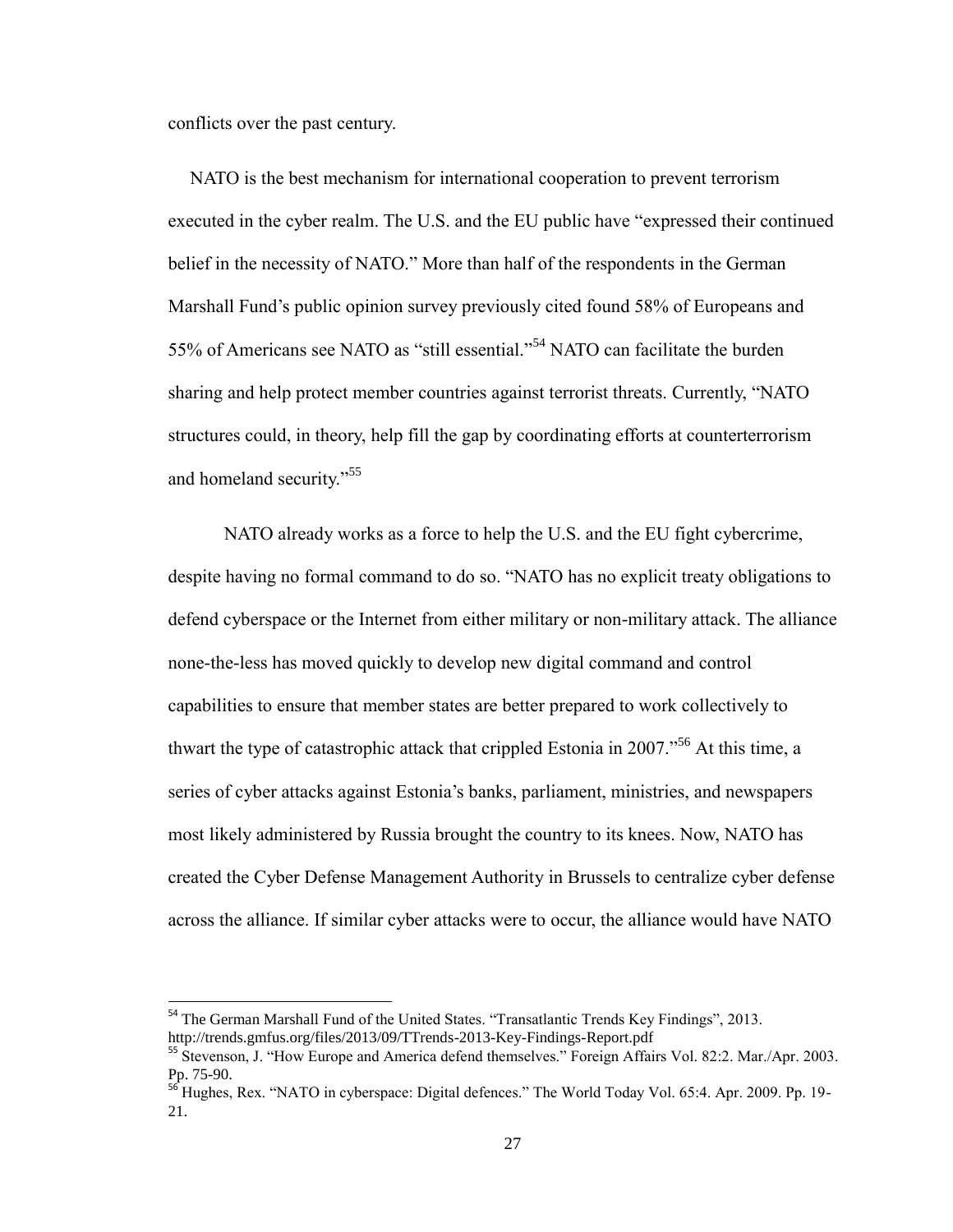to aid in defense.<sup>57</sup> However, with no formal obligations or rights, NATO must develop formal capabilities by its members in order to establish its absolute role in fighting cyber terrorism.

By utilizing NATO as force to fight cyber terrorism, the EU's can diverge from the international alliance. The doubt towards NATO from the U.S. comes from the belief that the U.S. should unilaterally act as a military power. However, the lack of trust in Europe stems from bitterness of many European states following the Iraq war. Europeans believe that NATO is no longer able to absorb the military developments since 1989.<sup>58</sup> Many are already calling for the unification of the EU and NATO. The bridging of these two organizations is not only imperative considering their vast resources, but the relationship would also reinvigorate the Transatlantic relationship during the pivot to Asia.<sup>59</sup> The bridging of the two organizations would increase the importance of NATO and its capabilities. Increasing NATO's role in fighting cyber terrorism, therefore, attracts this unification and grows NATO's proficiencies in fighting cybercrime.

<sup>57</sup> *Ibid.*

<sup>&</sup>lt;sup>58</sup> Rynning, Sten. "NATO, the European Union, and the Atlantic community: The Transatlantic Bargain Reconsidered by Stanley R. Sloan." International Affairs Vol. 80:1. Jan. 2004. Pp. 123-124.

<sup>&</sup>lt;sup>59</sup> Drozdiak, William. "The Brussels wall: Tearing down the EU-NATO barrier." Foreign Affairs Vol. 89:3. May/Jun. 2010. Pp. 7-12.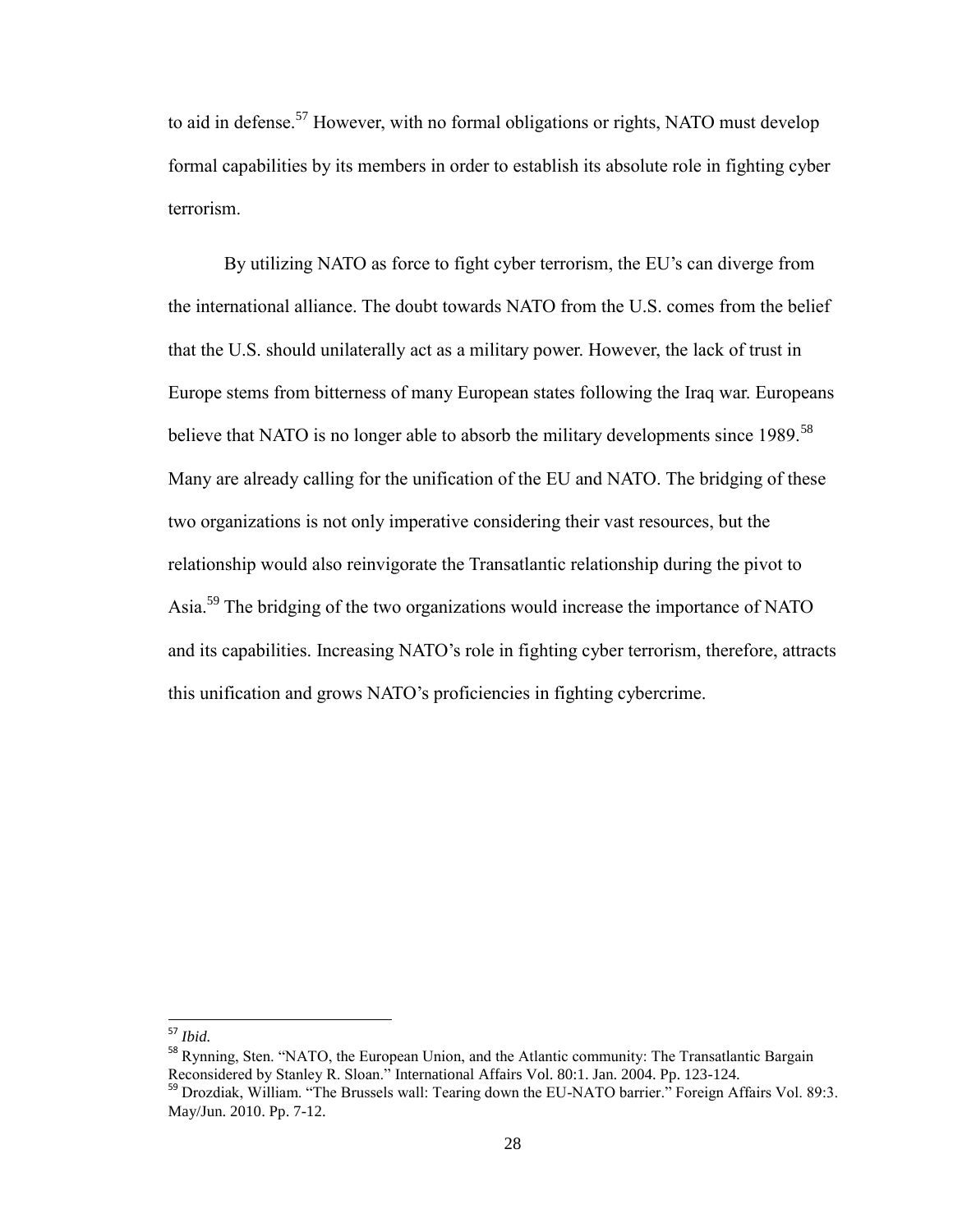# CHAPTER 6

#### **CONCLUSION**

To conclude, the Transatlantic partners are not reaching their full potential on cyber cooperation. Cyber security is a vastly important topic considering it affects individuals, firms, and states. The case studies of child exploitation, Safe Harbor Privacy Principles, and terrorism depict how trivial barriers prevent further cooperation. Bureaucracy and trust prevents the creation of the Global Evidence Locker, which would create a seamless process in tracking and prosecuting these heinous criminals who harm children. Clashing ideals on privacy prevent firms from accessing foreign markets and make constituents vulnerable to companies and hackers across the Atlantic. Privacy differences also prevent NATO from fully understanding their limits and their capabilities in preventing cyber terrorism. These parallels are easy to draw; however, all three issues could create more Transatlantic security if the two powers were able to overcome their fragmentation, multilateral versus bilateral barriers, and attitude and outlook on privacy rights.

Although the U.S. and Europe have been successful in various forms of cooperation, they must continue to progress. Comedian Will Rogers once stated, "Even if you're on the right track, you'll get run over if you just sit there." Formalized regulation should be made through the Transatlantic Trade and Investment Partnership. All the discussion that is currently taking place needs to lead to concrete action. It is clear that